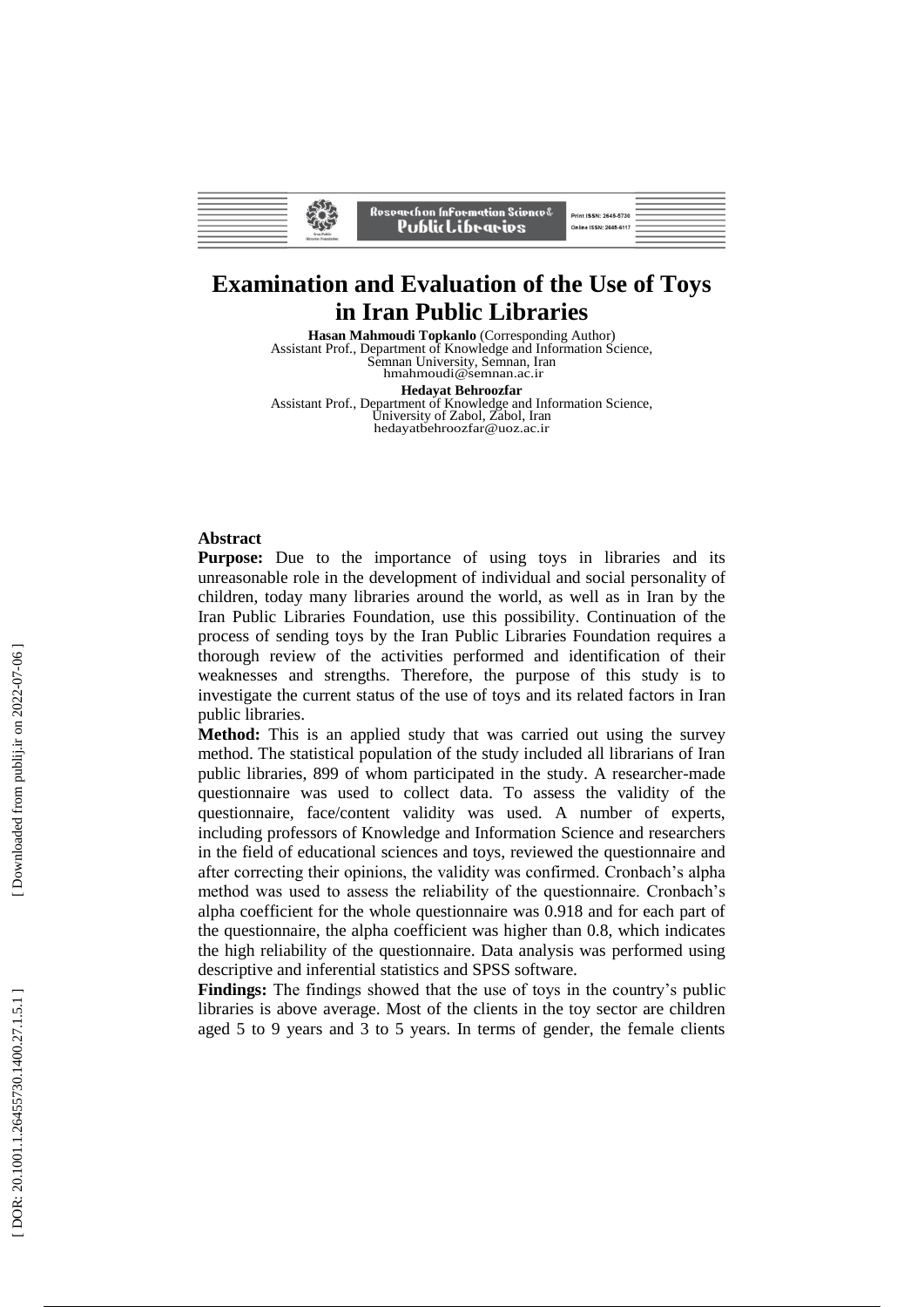Rosparchon **Information Science &** PublicLibraries

were more than twice as many as the boys. In terms of using the type of toys, the tendency to use group toys is more than individual toys, among which the two categories of intellectual and educational toys were most welcomed by clients. A survey of users' satisfaction with the toy sector showed that although the overall satisfaction with this sector was above average, the low variety, quantity and quality of toys and also not having enough space for the toy sector and the lack of working hours of this section is one of the factors leading to dissatisfaction with the toy section. The findings also showed that from the librarians' point of view, using toys in public libraries has been very effective, has recorded a positive experience of the library in the minds of clients, and has strengthened the spirit of collectivism in children and increased library visits. Finally, the findings indicated that librarians have little knowledge and skills in the field of toys and are not qualified to work in the toy sector.

**Originality/value:** The present study examines the current status of the use of toys in Iran public libraries and identifies the strengths and weaknesses related to the toys, toys section and librarians of the toy section, providing accurate information to the managers and experts of the Iran Public Libraries Foundation in order that they can plan more precisely and eliminate the shortcomings in this field. It is also a basis for further research in this area as well as for the development of its theoretical foundations.

**Keywords:** Game, Toy, Library toy section, Public libraries, Iran Public Libraries Foundation

| Citation: Mohamoudi Topkanlo, H., & Behroozfar, H. (2021). Examination and<br>Evaluation of the Use of Toys in Iran Public Libraries. Research on Information<br>Science & Public Libraries. 27(1), 45-69.                                                                               |
|------------------------------------------------------------------------------------------------------------------------------------------------------------------------------------------------------------------------------------------------------------------------------------------|
| Research on Information Science and Public Libraries, 2021, Vol.27, No.1, pp. 45-69<br>DOR: 20.1001.1.26455730.1400.27.1.5.1<br>Received: 15 <sup>th</sup> September 2020; Accepted: 22 <sup>th</sup> October 2020<br>Article Type: Research-based<br>© Iran Public Libraries Foundation |
|                                                                                                                                                                                                                                                                                          |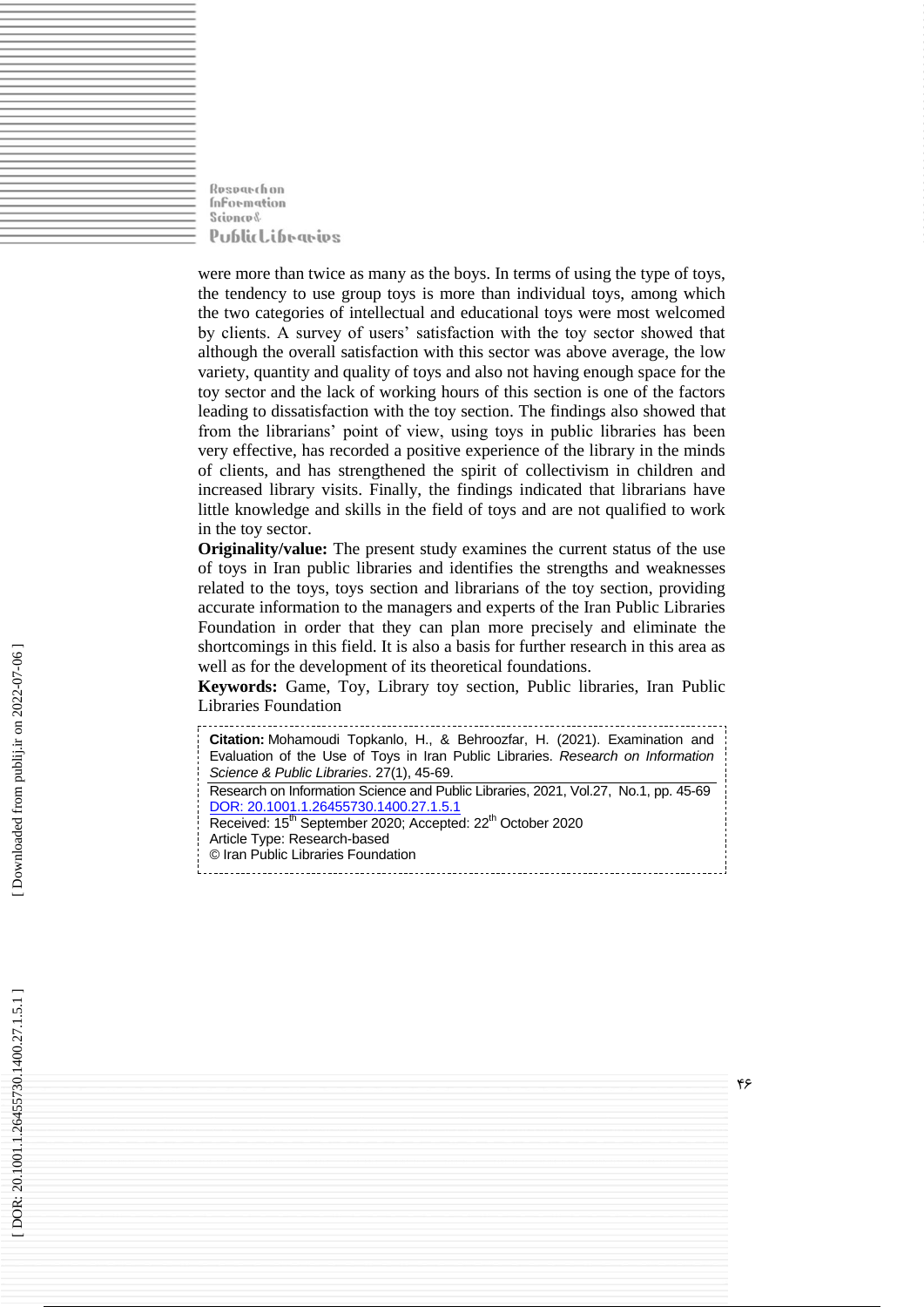| تابا جایی: ۲۶۲۵-۵۷۳۰      |
|---------------------------|
| تابا الكترونيكي: 6117-264 |
|                           |

<del>ت</del>حقیقات اطلا کوسانٹ 9 <del>تھا بن</del>انہ دیا ہے۔ <del>کرو</del> صے

# **بررسي و ارزيابي وضعيت بهكارگيري اسباببازي در كتابخانههاي عمومي كشور**

**حسن محمودي توپكانلو** )نويسندة مسئول( استاديار، گروه علم اطالعات و دانششناسي، دانشگاه سمنان، سمنان، ايران hmahmoudi@semnan.ac.ic **هدايت بهروزفر** استاديار، گروه علم اطلاعات و دانش شناسي، دانشگاه زابل، زابل، ايران

hedayatbehroozfar@uoz.ac.ir

#### **چكيده**

**هدف:** هدف پژوهش حاضر تعيين وضعيت موجود استفاده از اسباببازی در كتابخانههای عممومي كشمور و عوامل مرتبط با آن است.

**روش:** اين پژوهش از نوع كاربردی است كه با روش پيمايشي انجام شد. جامعة آماری پژوهش شام كلية كتابداران كتابخانههای عمومي كشور بودند كه تعداد 199 نفر از آنها در پژوهش مشاركت كردنمد. بمرای گردآوری دادهها، از پرسش نامهٔ محقق ساخته استفاده شد كه روايي و پايـايي آن مـورد تأييـد قـرار گرفـت. تحليل دادهها با استفاده از آمار توصيفي و استنباطي و نرمافزار اس پي اس اس صورت گرفت.

**يافتهها:** يافتهها نشان داد ميزان استفاده از اسباببازیها در كتابخانههای عمومي كشور باالتر از حد متوسش اسـت. از نظـر اسـتفاده از نـوع اسـباببـازی، تمايـل بـه اسـتفاده از اسـباببـازیهـای گروهـی بيشـتر از اسباببازیهای فردی است كه در اين ميان، دو دسته اسباببازیهای فکری و آموزشي بيشترين اسمتقبال را از سوی مراجعان داشتند. بررسي ميزان رضايت كاربران از بخش اسباببازی نشان داد اگرچه رضايت كلمي از اين بخش بالاتر از حد متوسط بود اما تنوع و كيفيت پايين اسباببازی هـا از عوامـل نارضـايتي از بخـش اسباببازی هستند. همچنين، يافتههای پژوهش نشـان داد از ديـدگاه كتابـداران، اسـتفاده از اسـباببـازی در كتابخانههای عمومي ایربخشي بااليي داشته و باعث یبت تجربة مثبت از كتابخانه در ذهن مراجعمان، تقويمت روحية جمعگرايي در كودكان و افزايش مراجعه به كتابخانه شده است. در نهايت، يافتهها حاكي از آن بمود كتابداران دانش و توانمندیهای اندكي در زمينه اسباببازیها و كار در بخش اسباببازی دارند. **اصالت/ارزش:** پژوهش حاضر با بررسي وضعيت موجود استفاده از اسباببازی در كتابخانههمای عممومي

كشور و شناسـايي نقـاط قـوت و ضـعف مـرتبط بـا اسـباببـازی، بخـش اسـباببـازی و كتابـداران بخـش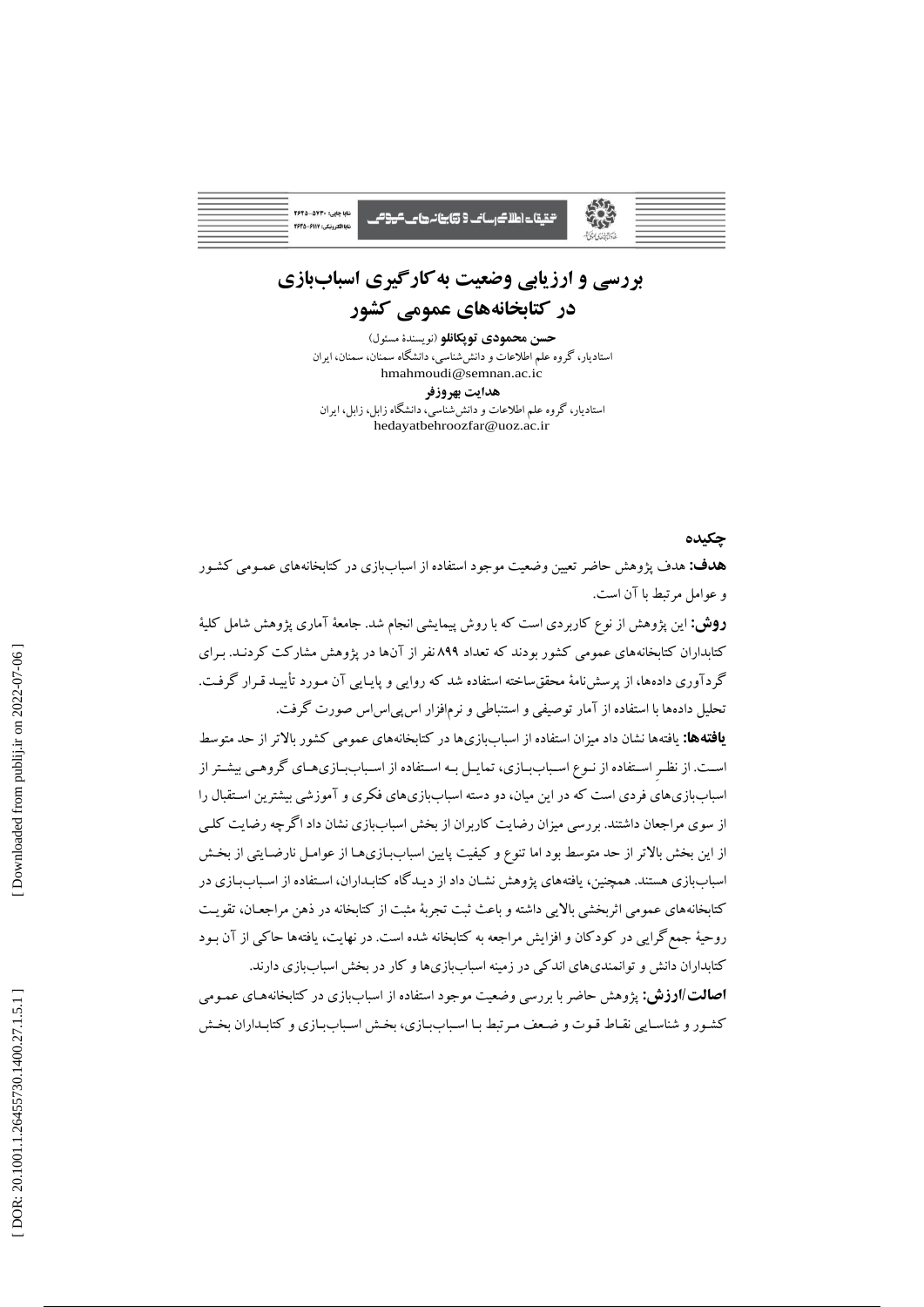الكارسا كالماد لقيقت **تابنانہ حالے کوئی بهار 0011 دوره 72 شماره 0**

اسباببازی، اطلاعات دقيقي را پـيش روی مـديران و كارشناسـان نهـاد بـرای برنامـهريـزی دقيـقتـر و رفـع كاستيهای اين حوزه قرار ميدهد. اين پژوهش همچنين مبنايي برای انجام پژوهشهای بيشتر در اين حموزه و بسش مباني نظری آن فراهم ميكند.

**كليدواژهها**: بازی، اسباببازی، بخش اسباببازی كتابخانـه، كتابخانـههـای عمـومی، نهـاد كتابخانـههـای عمومي كشور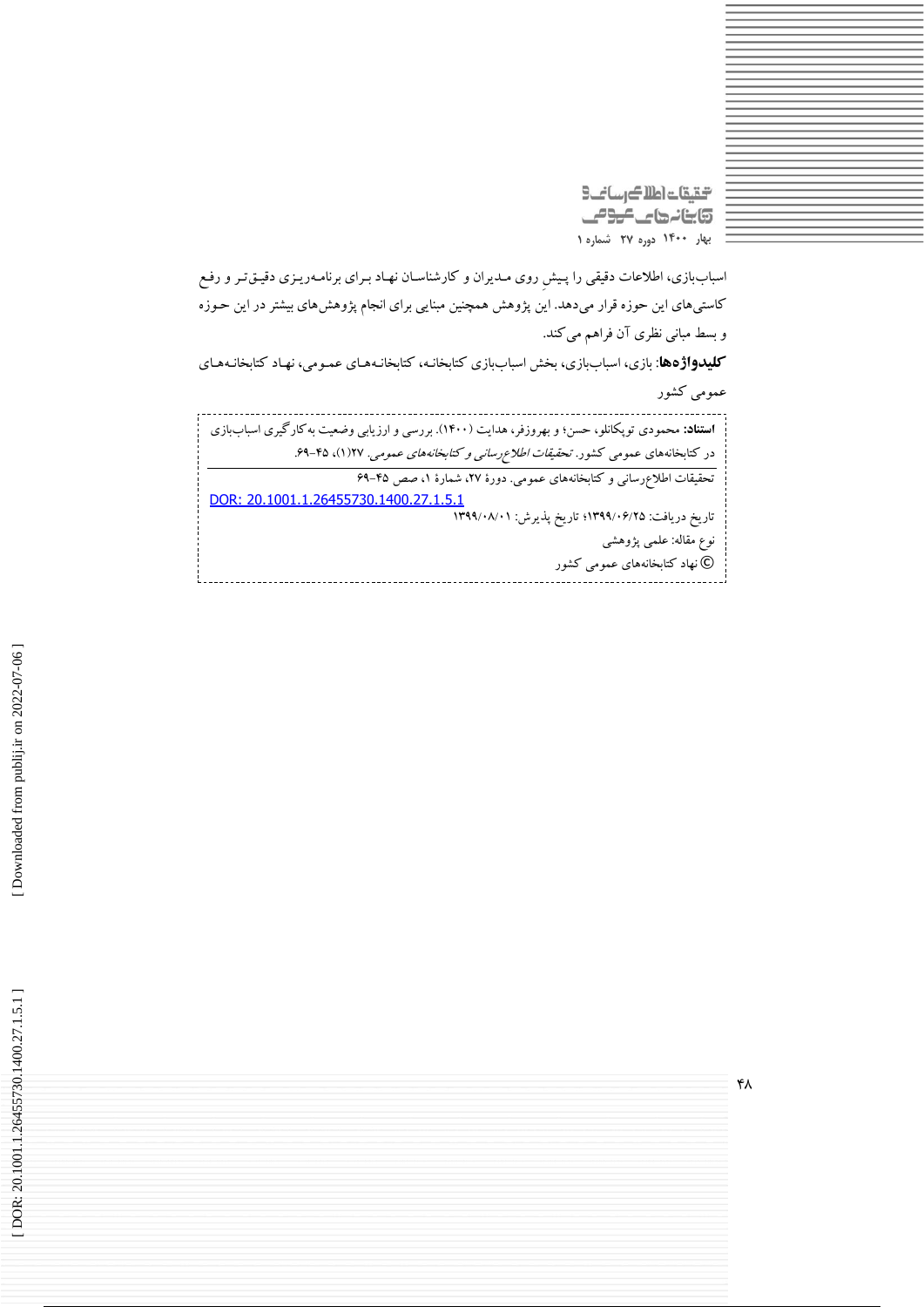التقيقات اطلاك رسانك وابنانها كالمومى **بررسی و ارزيابی وضعیت بهکارگیری اسباببازی در کتابخانههای عمومی کشور**

**مقدمه**

امروزه كتابخانه فقش مکاني برای ارائة كتاب و ديگر ممواد چماپي نيسمت، بلکمه طيمف وسميعي از خدمات دركتابخانهها ارائه ميشود. تحموالت اجتمماعي، سياسمي، فرهنگمي و فناورانمه، تغييمر در نيازها، عاليق، ساليق و رفتار كاربران، و مهمتر از همه دگرگموني در مفماهيمي چمون سمرگرمي، آموزش و اطالعرساني سبب شده است كتابخانهها نيمز تغييمر و تحمولي جمدی در خمدمات خمود داشته باشند. در اين زمينه، يکي از مسائلي كه در سالهای اخير توجه زيادی به آن شمده، اسمتفاده از بازی و اسباببازی در كتابخانههای عمومي است، بهويژه آنکه بخش قابم تموجهي از كماربران كتابخانههای عمومی را كودكان و نوجوانان تشكيل مي دهند. با به كارگيری بـازی و اسـباببـازی در كتابخانهها ميتوان زمينة ايجاد سرگرميهای سمازنده تمر و آمموزش و يمادگيری بهتمر را بمرای كودكان و نوجوانان فراهم ساخت. بـازی هـا انـواع مختلفـي دارنـد كـه از جملـهٔ آن هـا مـي تـوان بازیهای جسمی-حر کتی، مهارتی، اجتماعی، تقلیدی، نمایشی، تخیلی، آموزشـی، الکترونیکـی، ساخت وسازی، فردی، گروهمي را نـام بـرد (احمدونـد، ١٣٨٧؛ عسـكریزاده، ١٣٩٠؛ مطهـری، ۱۳۹۵؛ مهجور، ۱۳۹۷). متناسب با هريک از اين بـازی۱ما، اسـبابLزی۱مـای متنـوعی نيـز وجـود دارد. بهگفتة صاحبنظران، بازیها و اسباببازیها عالوه بر جنبمة سمرگرمي و پمر كمردن اوقمات فراغمت نقمش بسميار مهممي نيمز در پمرورش مهمارتهمای كودكمان و نوجوانمان دارنمد. تقويمت مهارتهای جسمي و حركتي، تقويت مهارتهای ذهني، تقويت مهـارتهـای شـناختي، تقويـت مهارتهای زبانی، كمك به رشد اجتماعی، رشد تربیتی و عاطفی از جملـه مزایـای بــازی كـردن برای كودكان هسمتند )احمدونمد، 4713؛ عسمکری زاده، 4790؛ مطهمری، 4790؛ مهجمور، 4793؛ مک $\mathcal{S}_{\mathbf{z}}$ ۲۰۱۴؛ بلیک $\mathbf{z}$ مور و سنترز $\mathcal{S}_{\mathbf{z}}$ . بهواسطهٔ مسئولیت و نقش مهمی که کتابخانـههـای عمومي دربارهٔ كودكان و نوجوانان دارد، استفاده از فضـای بـازی و اسـباب[زی در كتابخانـههـا ميتواند زمينة ارائة خدمات مفيد و ایربخشتر را برای آنها فراهم سازد. در ايمن رابطمه، بسمياری از پژوهشگران وجود اسـباب[زی در كتابخانـههـا را، بـهويـژه كتابخانـههـای عمـومي، ضـروری دانستهاند (ورنر<sup>تم</sup> ۲۰۱۳؛ پـاول<sup>۲</sup>، ۲۰۱۳) بـه گفتـهٔ نيکلسـون° (۲۰۱۳) و راتليـف<sup>۶</sup> (۲۰۱۵)، امـروزه توسعهٔ فضای مجازی تأثیرات مخربي بـر مهـارت۱عای اجتمـاعي كودكـان گذاشـته و آن۱مـا را از

1. McPeek 2. Blakemore & Centers 4 . Powell

۴٩

**.** 

5 . Nicholson

3. Blakemore & Centers 6. Ratliff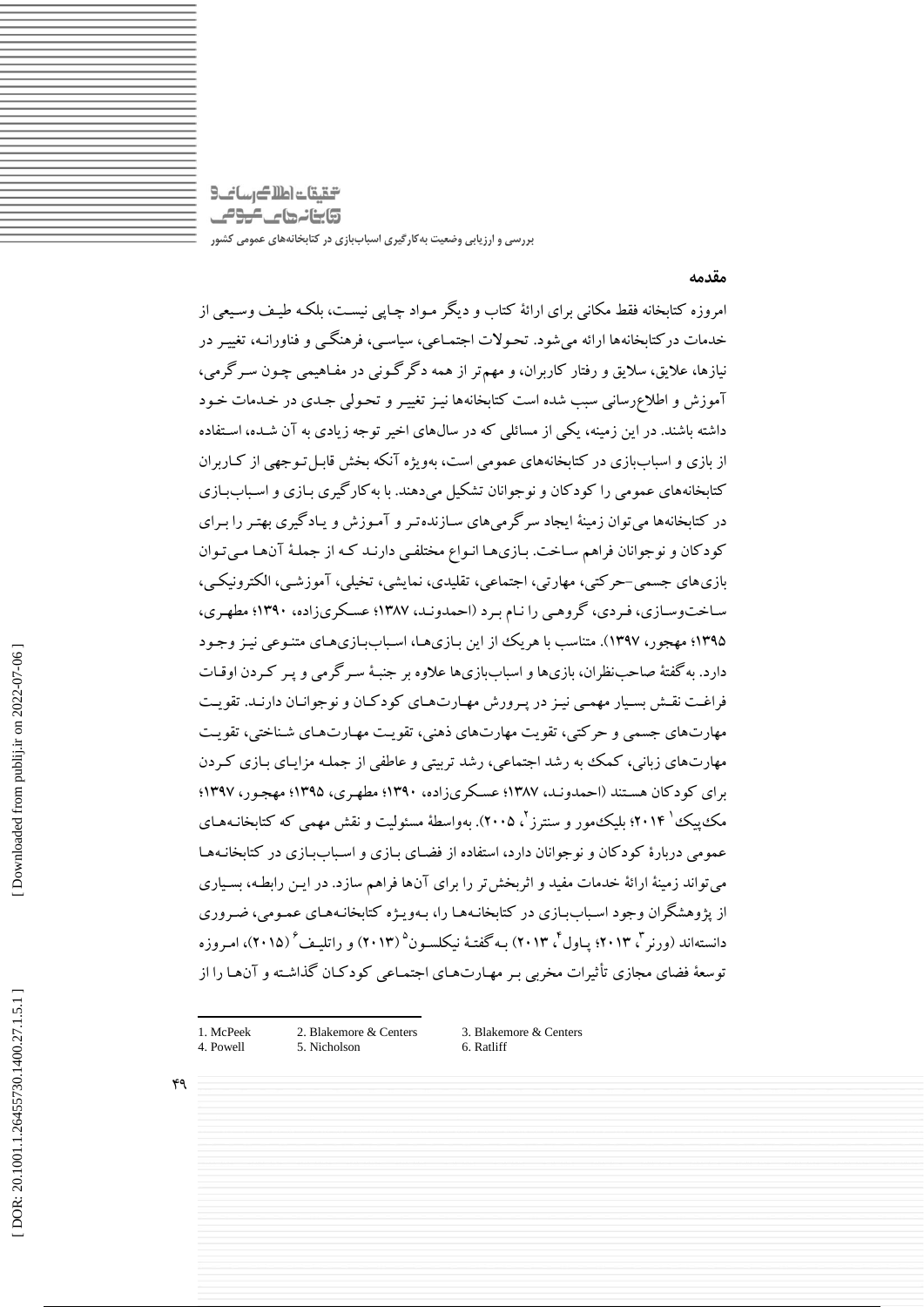محتيتات اطلاك رسانح وابنانها كالمومى **بهار 0011 دوره 72 شماره 0**

محيط اجتمـاعي دور سـاخته اسـت؛ كتابخانـههـا مـي تواننـد بـا فـراهمسـازی شـرايط بـازی بـرای كودكان و تهيهٔ اسباببازی های موردنياز برای كودكان آن ها را جذب كتابخانـه كننـد و از تأثيرات منفي فضای مجازی بر كودكان بكاهند. در همـين خصـوص، مـكـُ پيـك (٢٠١۴) اعتقـاد دارد امروزه با دسترسي بيش از حد به بازیهای رايانهای و ويدئويي، ارتباط كودكـان بـا واقعيـت جامعه و همچنين فرهنگ و تاريخ واقعي كم شده است و ايـن امـر مـي توانـد بـر رشـد فرهنگـي جامعه تأثير منفي داشته باشد. كودكان امروزی اعتنای كمتری به تـاريخ و گذشـتهٔ كشـور دارنـد. از طرفي، يکي از نقشهای اصلي کتابخانـههـا توسـعهٔ فرهنگ و تـاريخ جوامـع اسـت. بنـابراين، كتابخانهها بايد با شيوههای مختلف از جمله استفاده از اسباببازی، كودكـان را جـذب كتابخانـه كنند. البته، خود اسـباببازي هـا نيـز مـي تواننـد بيـانگر نمادهـا و شخصـيتهـاي تـاريخي باشـند. بهعبارتي، با استفاده از بازی و اسباببازی مي توان برخي واقعيات تاريخي را به شکل جـذابي بـه كودكان آموزش داد. اين نكتهای است كـه پـاول (٢٠١٣) نيـز بـه آن اشـاره مـي كنـد. از نظـرِ او، كتابخانهها با آوردن بـازی و اسـباببـازی مـیتواننـد شـناخت اجتمـاعی و فرهنگـی كودكـان را توسعه دهند و مهارتهای اجتماعي را در آنها تقويت كنند.

شواهد پژوهشي نيز گويای ضرورت بـه كـارگيری اسـباببـازی در كتابخانـههـای عمـومی هستند. برای مثال، در خصوص ورود بازی به کتابخانـههـا، نیکلسـون (۲۰۱۲، ۲۰۱۳) اعتقـاد دارد كتابخانة مؤسسه مكانيك سان فرانسيسكو در سال ۱۸۵۴ اولين بازیهما را وارد كتابخانـههـا كـرد. به گفتهٔ او، در كشور بريتانيا بـازی هـا از قـرن ١٩ بـه كتابخانـههـا راه پيـدا كردنـد تـا مـردم را از قهوهخانهها بيرون بکشند و به محلي با فضای اجتماعي بهتر دعوت كنند. بمازی شمطرنج و بيليمارد از اولين بازیهايي بودند كه در بريتانيا وارد كتابخانهها شدند كه افراد زيـادی نيـز بـرای بـازی بـه اين كتابخانـههـا مراجعـه مـي كردنـد. اسـتقبال زيـاد از بـازی در كتابخانـههـا بعـدها باعـث ايجـاد مکانهایی به نام کتابخانهٔ اسباببازی ْ شـد (رتیگ ْ، ۱۹۹۸). در ایـن نـوع کتابخانـههـا، بیشـتر از كتـاب، اسـباببازی وجـود داشـت كـه كودكـان و والدينشـان مـي توانسـتند از انـواع بـازی هـا و اسباببازیهای موجود استفاده يا آنها را به امانت ببرنـد. همچنـين، در ايـن كتابخانـههـا امكـان نجام انواع بازی،ای فردی و گروهی برای افراد مختلـف فـراهم بـود (رتيـگ، ١٩٩٨؛ كاپلاكـا ً، ۱۹۹۲). نیکلسون<sup>۲</sup> (۲۰۰۷) در پژوهشی ضمن تأکید بر نقش بازی در کتابخانهها نشـان داد کـه در

-1. Toy library 2. Rettig 3. Kapellaka 4 . Nicholson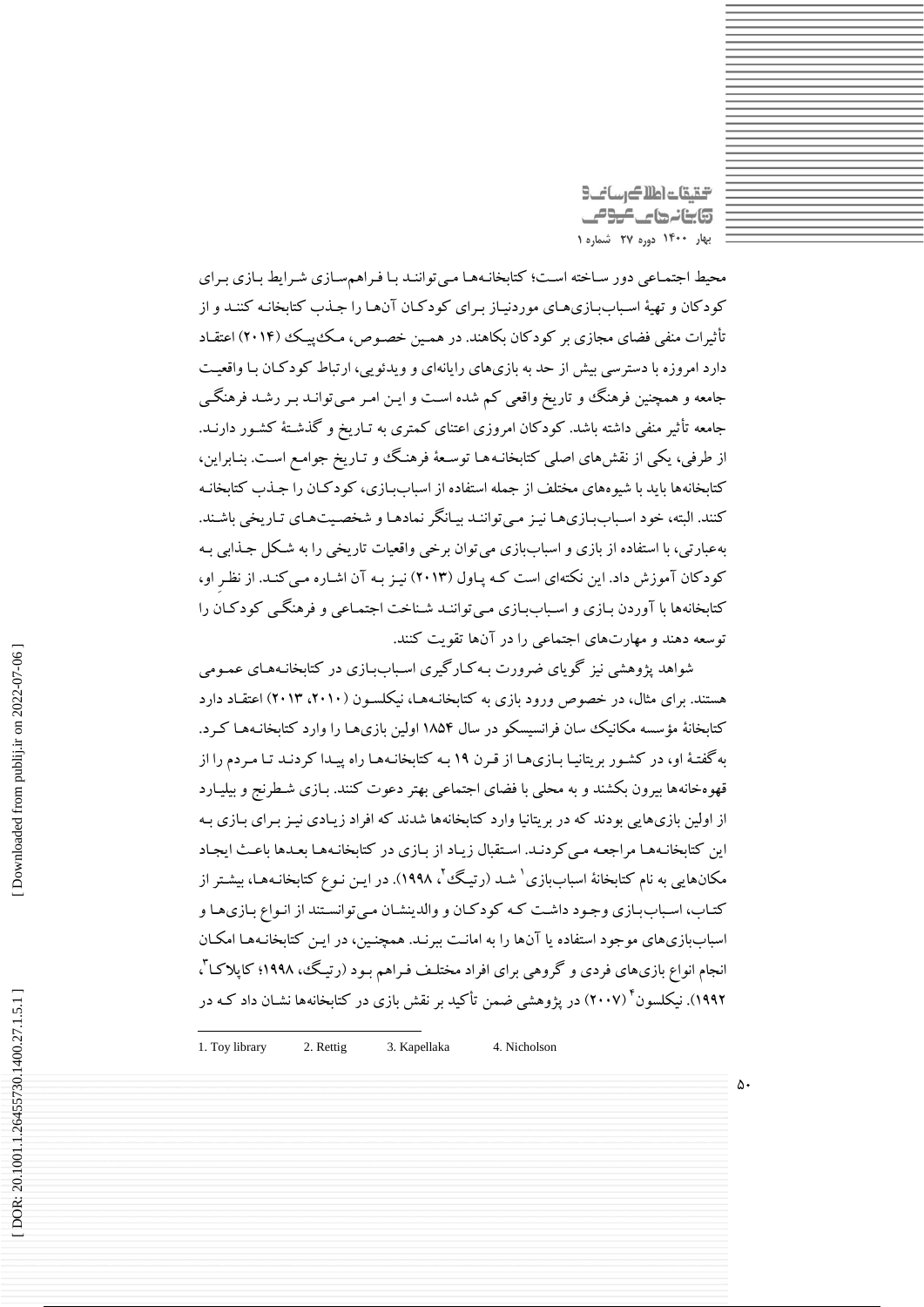# التقيقات اطلاك رسانك وابنانها ماموقى **بررسی و ارزيابی وضعیت بهکارگیری اسباببازی در کتابخانههای عمومی کشور**

حدود ۸۰ درصد از كتابخانههای عمومی ايالات متحده از بازی و اسباببازی پشـتيبانی مـیشـود. البته، يافتههای او حاكي از اين بود كه كتابخانههای بزرگتتر پيشتيباني بيشتری از بـازیهـا نسـبت به کتابخانههای کوچک تر داشتند. در ایـن راسـتا، اوزان و اوزان<sup>' (</sup>۲۰۱۱) نیـز در پژوهشـی بـازی كردن را حق اوليهٔ كودكان دانسته و بر ضرورت ايجاد كتابخانههای اسباببازی تأكيد كيردهانيد. فراهم كردن امکان استفاده از بازی و اسباببازی در كتابخانـههـا، تهيـهٔ اسـباببـازی بـرای همـهٔ گروههای سني بهويژه كودكان معلول، و اولويت قرار دادن كتابخانههای مناطق محمروم از جملمه نكـاتي اسـت كـه آن\مـا در پـژوهش خـود بيـان كردنـد. در پژوهشـي مشـابه، جكسـون ْ، رابـي ْ، واتجوس ٔ و چادویک<sup>۵</sup> (۱۹۹۱) از کتابخانـهٔ اسـباببازی بـهعنـوان راهحلـی بـرای فـراهم۳سازی امکان بازی برای همـه کود کـان یـاد کردنـد. از دیـد کاه آنهـا، تقویـت مهـارتهـای شـناختی و اجتماعي كودكان از جمله مهم ترين مزايـای اسـتفاده از بـازی در كتابخانـههـای عمـومی اسـت. همچنين، آنها توصيه كردند كه در تهيهٔ اسباببازی برای كتابخانـههـا، كودكـان دارای نيازهـای خاص باید در اولویت قرار گیرند. در برخی مطالعات دیگر مانند، اسلوبسکی ٔ، رابسـون<sup>۷</sup>و بنتلـی^ (۲۰۱۷) و لیندسی°، لیندسی، لانوس `` و انه'`` (۲۰۱۸) نیز به بررسی وضعیت و اثربخشـی اسـتفاده از بازی و اسباببازی در كتابخانههای عمومي پرداخته شمده اسمت. نتمايج آن هما مؤيمد ایربخشمي باالی استفاده از فضای بازی و اسباببازی در كتابخانههای عمومي اسمت. در داخم كشمور نيمز، اسديان، ستوده و پورحسن )4719( در مطالعهای كتابخانهای به ذكر مختصر تاريخچمه، اهميمت و ضروت استفاده از كتابخانههای اسباببازی پرداختند و با معرفي اجممالي برخمي از كتابخانمه همای اسباببازی دنيا ضرورت انجام اقدامات عملي در ايمن زمينمه در ايمران را توصميه كردنمد. در ايمن راستا، نـادعلی(اده (۱۳۹۸) نقـش عروسـك و بـازی هـای عروسـكي را در جـدب كود كـان ۳ تـا 45ساله به يک كتابخانة عمومي روستايي شهر قم بررسي كرد. يافتمه همای او نشمان داد اسمتفاده از اسباببازی در كتابخانه باعث افزايش مراجعة كودكان به كتابخانه و نيز افزايش آمار عضمويت و امانت آنها شده است. همچنين، در تعدادی از پژوهشها مانند پديداران مقدم )4794( و جاللمي (۱۳۹۰) به اهمیت و نقش فراوان خانههای اسباببازی در تقویت مهارتهای گوناگون گود كـان پرداخته شده است.

1 1. Ozanne & Ozanne 2. Jackson 5. Chadwick

9. Lindsey

6. Slobuski 1 0. Llanos

3. Robey

1 1. Eneh

7. Robson

4. Watjus 8. Bentley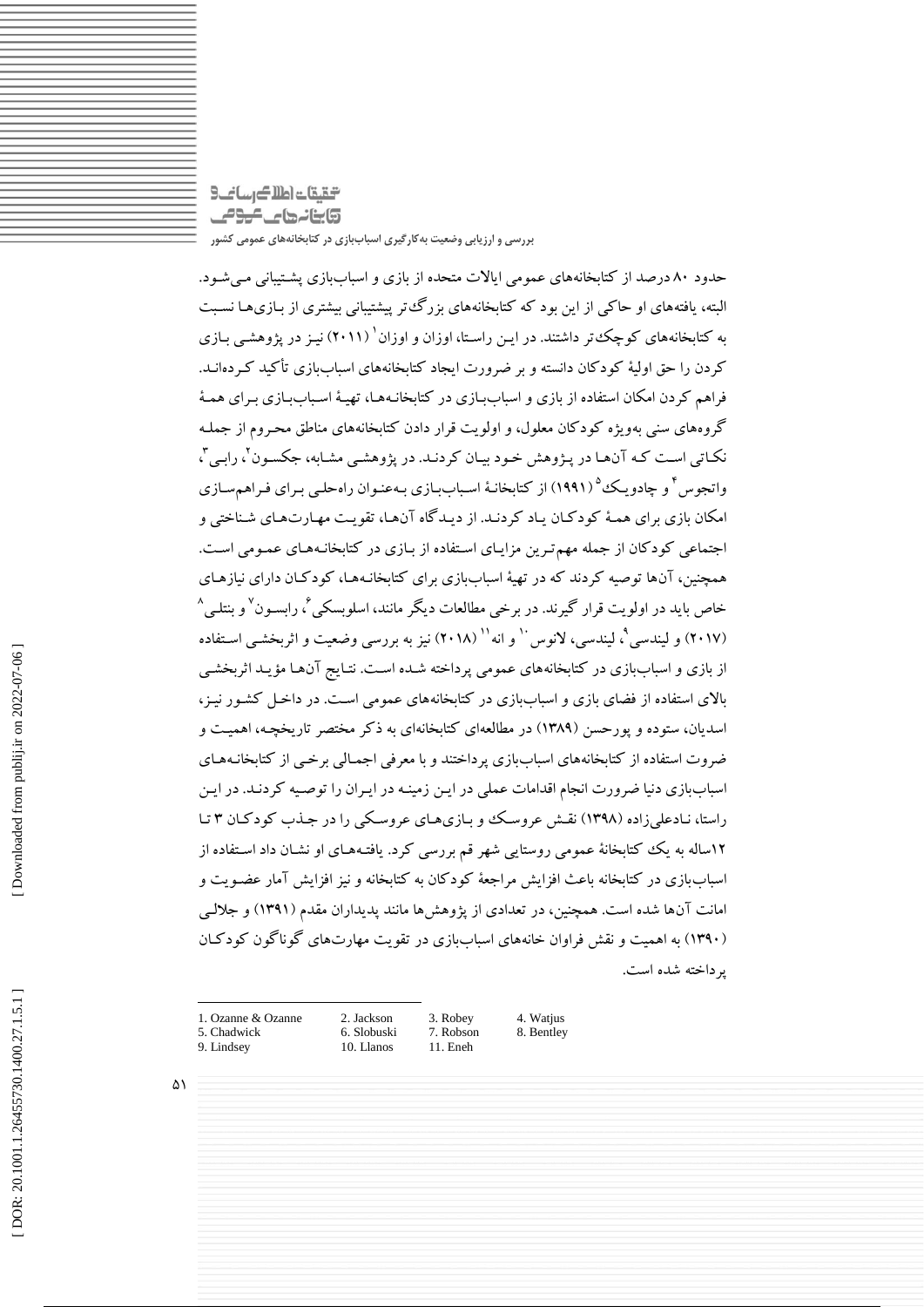محتيتات اطلاك رسانح **@ينانههای عودمی بهار 0011 دوره 72 شماره 0**

بهطور كلي، استفاده از بازیها و اسباببازیهما در كتابخانـههـا از چنـد نظـر دارای اهميـت است. نخست آنکه، باعث جذابتر شدن محيش كتابخانهها برای كودكان و نوجوانان ممي شمود و زمينهٔ ورود آنها را به كتابخانهها فراهم ميسازد. بـا ورود كودكـان بـه كتابخانـههـا، در حقيقـت حفظ ارتباط بعدی آنها با كتابخانه نيز ميسر مي شود و مي توان با برنامهريزی آنها را بـه كتـاب و مطالعه نيز جذب و زمينة آموزش بهتر آنها را نيز فراهم كمرد. دوم آنکمه، نمزد بسمياری از ممردم، كتابخانه فقط محيطي است كـه بـه ارائـهٔ كتـاب بـراي جامعـهٔ مخـاطبش مـي پـردازد، حـال آنكـه وظايف كتابخانهها بسيار فراتر از ارائة صرف كتاب است. استفاده از بازیها و اسباب بمازی هما در كتابخانه اين تصور را نزد كودكان و نوجوانان از بين ميبرد و به آنها نشان ممي دهمد كمه محميش كتابخانه محيطي پويا و با نشاط است كـه طيـف وسـعي از برنامـههـای سـرگرمي و آموزشـي در آنها اجرا می شود. سوم آنکه، امروزه کودکان و نوجوانیان وقت زیبادی را صرف بیازی هیای اينترنتي و رايانهای ميكنند و اين امر باعمث ممي شمود كمه كودكمان از محميش واقعمي جامعمه دور شوند و مشکلاتي در روابط اجتماعي شـان ايجـاد شـود. كتابخانـههـا بـا فـراهم كـردن بـازی هـا و اسباب بازیهای متنوع می توانند زمینهٔ انجام کارهای گروهمی، ارتبـاط بیشـتر میـان هــمسـالان، و ارتباط كودكان و نوجوانان با جامعه را فـراهم سـازند. ايـن مهـم نيـز باعـث مـي شـود كودكـان و نوجوانان از لحاظِ شخصيتي و اجتماعي بيشتر رشد كنند. چهارم آنکه، همان طمور كمه بسمياری از خانوادهها توانايي مالي الزم برای تهية منابع آموزشي چون كتاب را ندارند، بسمياری از آن هما نيمز توانايي مالي لازم براي خريد و تهيهٔ اسباببازی را بـرای كودكـان خـود ندارنـد. ايـن مسـئله نيـز باعث ايجاد كمبودها يا نـاراحتي هـايي در كودكـان بـهويـژه كودكـان منـاطق محـروم مـي شـود. كتابخانهها با تهية اسباببازی برای كودكان مانع ايجاد اين كمبودها ممي شموند و خماطرة خوشمي را برای كودكان فراهم ميسازند.

بهطور كلي، با توجه به اهميت استفاده از اسباببازی در كتابخانهها و نقش بمي بمدي آن در رشد شخصيت فردي و اجتماعي كودكان، امروزه بسياري از كتابخانـههـا در سراسـر دنيـا از ايـن امکان استفاده مي كنند. در اين راستا، نهاد كتابخانههای عمومي كشور نيز بـا علــم بـه آنچـه گفتـه شـد، ارسـال اسـباببـازی بـه كتابخانـههـای عمـومی كشـور و تجهيـز بخـش اسـباببـازی در كتابخانههای عمومي را در دستوركار خود قرار داده اسمت. در حمال حاضمر، نهماد كتابخانمه همای

 $\Delta \Upsilon$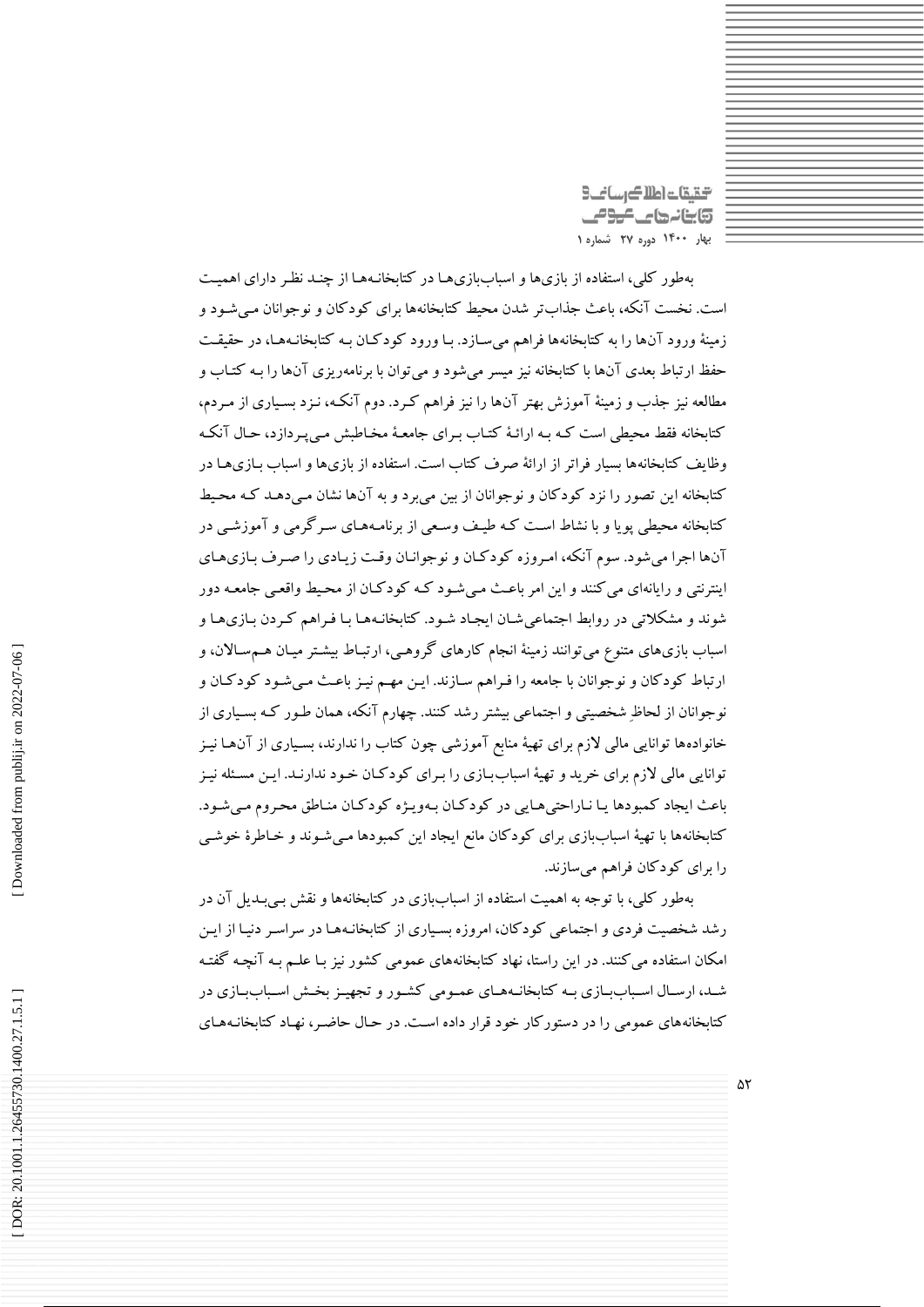# التقيقات اطلاك رسانك @ينانههاي <del>كرو</del>مي **بررسی و ارزيابی وضعیت بهکارگیری اسباببازی در کتابخانههای عمومی کشور**

عمومي كشور برای حدود ۴۰۰ كتابخانه در كشـور اسـباببـازی ارسـال كـرده اسـت. ادامـهٔ ايـن روند از سوی نهاد مستلزم بررسی دقيق فعاليتهـای انجـامشـده و شناسـايي نقـاط ضـعف و قـوت كمار اسمت. ازايمنرو، در پمژوهش حاضمر بمر آنميم تما بما بررسمي وضمعيت موجمود اسمتفاده از اسباببازی در كتابخانههای عمومی كشور و عوامل مرتبط با آن به انجام بهتر اين طـرح از سـوی نهاد كتابخانههای عمومي كشور كمک كنيم. بر پاية آنچمه گفتمه شمد، پمژوهش حاضمر بمه دنبمال پاسخگويي به سه پرسش زير است:

- .4 كاربران تا چه حد از اسباببازیهای موجمود در كتابخانمه همای عممومي كشمور اسمتفاده مي كنند؟
- ۲. از ديدگاه كتابداران ميـزان اثربخشـي اسـتفاده از اسـباببـازی در كتابخانـههـای عمـومی كشور چقدر است؟
- ۳. آیا کتابداران کتابخانههـای عمـومی از دانـش و توانمنـدی لازم در ارتبـاط بـا اسـتفاده از اسباببازی در كتابخانه برخوردار هستند؟

## **روششناسی**

ايمن پمژوهش از نظمرِ نموع و همدف كماربردی اسمت و از نظمرِ شميوة گمردآوری داده هما بمهروشِ پيمايشي انجام شده است. جامعهٔ آمـاری پـژوهش شـامل كليـهٔ كتابـداران كتابخانـههـای عمـومی كشور بودنـد كـه از طريـق سـامانهٔ الكترونيكـي نهـاد كتابخانـههـای عمـومي كشـور در پـژوهش مشاركت كردند و در نهايت 199 نفر از كتابداران به ابزار پژوهش پاسخ دادند.

برای گردآوری دادهها، از پرسشنامة محققسماخته اسمتفاده شمد. ايمن پرسمش ناممه بمر پايمة مباني نظری و پژوهشي، اسناد بالادستي نهـاد كتابخانـههـای عمـومي كشـور و همچنـين ديـدگاه کارشناسـان و صــاحب:ظـران طراحــى شــد. ايــن پرســشiامــه از پــنج بخـش و ۶۹ گويــه تشــكيل<br>شد.گويههاى اين پرسشiامهها بر اساس يك طيف پنج قسمتى (كاملاً مخـالفم تـا كــاملاً مـوافقم) طرح شدند. برای سنجش روايـی پرســشiامـه، از روايـی صـوری-محتـوايی اسـتفاده شـد، بـدين نرتيب كه تعدادی از متخصصان و كارشناسان شامل استادان رشتهٔ علم اطلاعـات و دانـش(شناسـی و صاحبنظران حوزة علوم تربيتي و اسباببازی پرسشناممه را بررسمي كردنمد و بعمد از اصمالح نظرات آنها روايي مورد تأييد قرار گرفت. برای سنجش پايايي پرسـشiامـه نيـز از روش آلفـای

 $\Delta \mathsf{r}$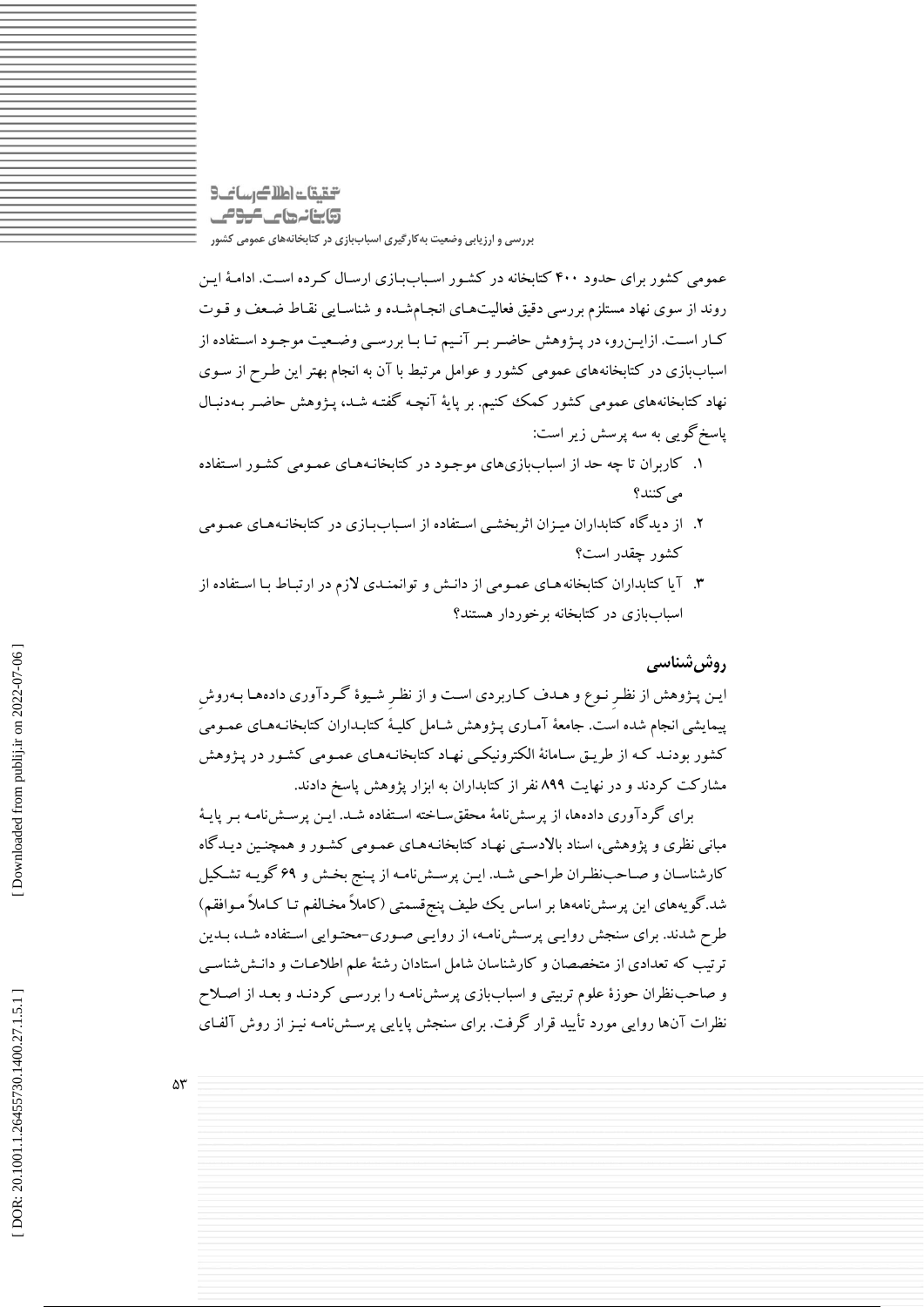التقيقات اطلاك رسانت 9 **@ينانههای عودمی بهار 0011 دوره 72 شماره 0**

كرونباخ استفاده شد. برای محاسبة آلفای كرونبماخ پرسمش ناممه ، 70 عمدد پرسمش ناممه بمه منظمور انجام پيش آزمون در جامعهٔ پژوهش توزيع و ضـريب آلفـای كرونبـاخ آن محاسـبه شـد. ضـريب آلفای کرونباخ برای کل پرسش نامه ۰/۹۱۸ و برای هریک از بخشهای پرسـش(نامـه نیـز ضـریب آلفا بالاتر از ۰/۸ دست آمد، و این امر نشاندهندهٔ پایایی بالای پرسشنامه بود.

#### **يافتهها**

بررسي اطالعات جمعيتشناختي كتابداران جامعة پژوهش نشان داد، 41 درصمد پاسمخ دهنمدگان زن و ۳۲ درصد مرد بودند که از لحاظِ مدرک تحصـیلی ۶/۲ درصـد کـاردانی و پـایین تـر از آن، ۵۳/۴ درصد کارشناسی، ۳۸/۴ درصد کارشناسی(رشد و ۱/۸ درصد دکتری بودنـد. از نظـرِ رشـته نحصيلي، ۵۵/۳ درصد علم اطلاعات و دانش شناسي، ۲/۸ درصـد مـديريت، ۹/۸ درصـد ادبيـات، ۵/۱ درصد معارف و علوم اسلامی، ۴ درصد علوم تربیتی و روانشناسی، ۲/۳ درصد علـوم رایانـه و فناوری اطلاعات و ۱۷/۷ درصد سایر رشتهها بودند. از لحاظِ سابقه کـاری، ۱۸/۲ درصـد کمتـر از ۵ سال، ۳۶/۹ درصد بين ۵ تا ۱۰ سال، ۱۵/۹ درصد بين ۱۱ تا ۱۵ سال، ۱۳/۸ درصـد بـين ۱۶ تـا ۲۰ سال، و ۱۵/۲ درصد بیش از ۲۰ سال سابقهٔ کاری داشتند.

**پرسش اول. كاربران تا چه حـد از اسـباببـازیهـای موجـود در كتابخانـههـای كنند؟ عمومي كشور استفاده مي**

هـدف از پرســش حاضــر، بررســي ميــزان و نحــوهٔ اســتفاده از ايــن اســباببـازيهـا، نــوع اسباببازیهای مورداستفاده و همچنين ميزان رضايت از بخش اسباببازی كتابخانهها بود.

قبـل از پاسـخ بـه ايـن پرسـش، ابتـدا خلاصـهای از وضـعيت مراجعـان بخـش اسـباببـازی كتابخانه آورده مى شود. طبق نظر كتابداران، دختران بيشترين مراجعان بخش اسـباببـازی بودنـد كه تقريباً بيش از دوبرابر پسران به بخش اسباببازی مراجعـه مـي كننـد. از نظـر سـني، بيشـترين مراجعان مربوط به گروه سني ۵ تا ۹ سال هستند که حدود نيمي از مراجعان را تشکيل مـيدهنـد، و دو کروه سنی ۳ تا ۵ سال و ۹ تا ۱۲ سال نیز در ردههای بعدی قرار دارند.

بررسی وضعیت اسباببازیهای موجود در كتابخانهها نشان داد اسباببازیها بیشـتر از نـوع<br>اسباببازیهای گروهی هستند كه پنج رده اسباببـازیهـای ۱) حركتـی-مهـارتی، ۲) آموزشـی-کمک آموزشي، ۳) فکري، ۴) فرهنگي-هنري، و ۵) الکترونيکي و رايانهاي قابلددستهبندي هسـتند. وضعيت اين اسباببازیها و ميزان استفاده از آنها در جدول ۱ آمده است.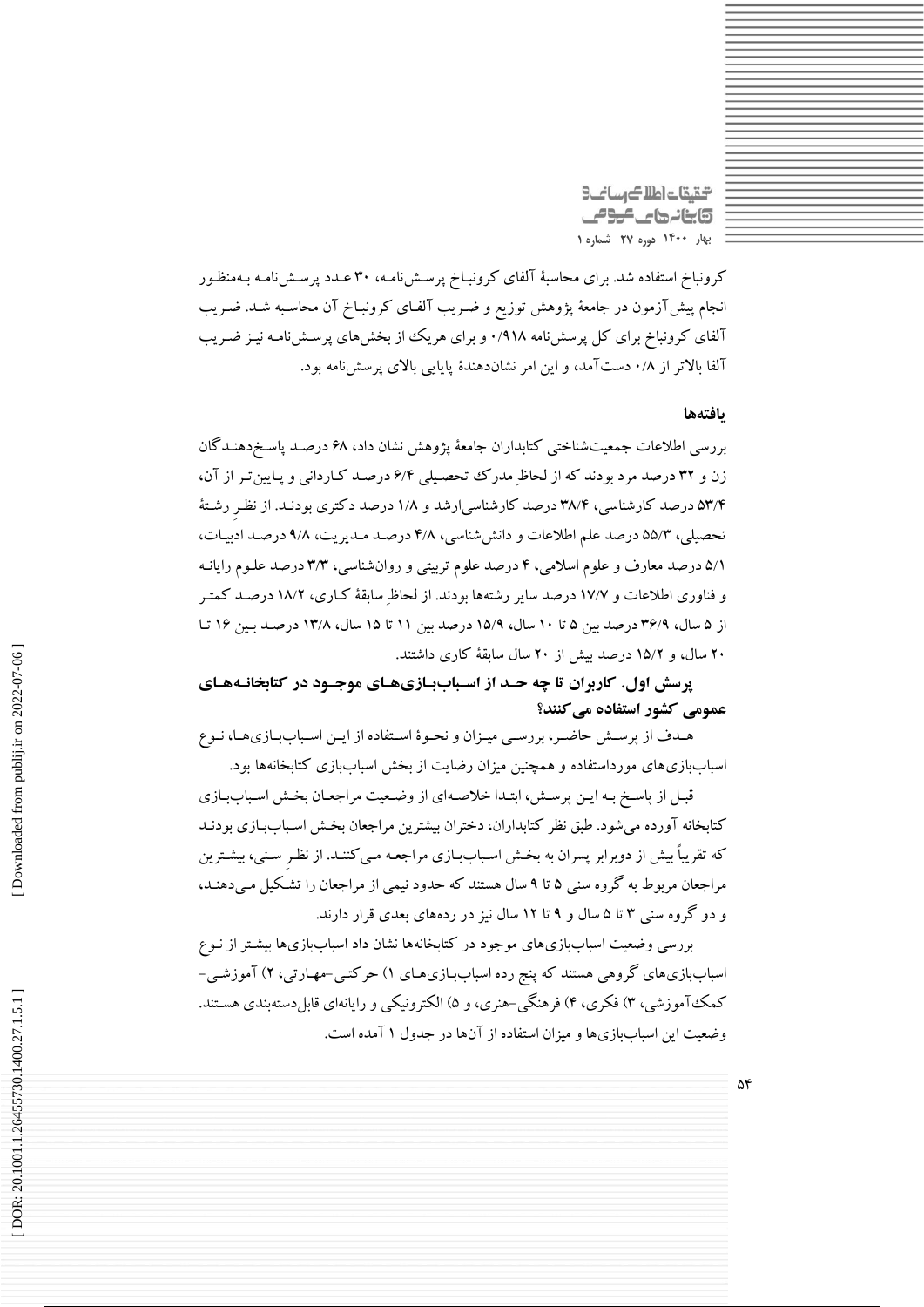### الحتيتات اطلاك رسانح @ينانههاي <del>كرو</del>مي **بررسی و ارزيابی وضعیت بهکارگیری اسباببازی در کتابخانههای عمومی کشور**

|                         | ميزان استفاده |                         | وضعيت موجود |                        |             |
|-------------------------|---------------|-------------------------|-------------|------------------------|-------------|
| درصد فراوانبي           | فر اوانی      | درصد فراواني            | فراواني     | نوع بازی               | <b>ردىف</b> |
| $Y$ $/\Lambda$          | ۱۹۱           | $Y \cdot / Y \Delta$    | ۱۸۰         | حرکتی-مهارتی           |             |
| 19/7                    | $\sqrt{1}$    | V/Y                     | 10V         | آموزشی و کمک آموزشی    | ۲           |
| ۳۸/۲۰                   | ۳۴.           | F.10                    | ۳۵۷         | فكرى                   | ٣           |
| $\mathbf{r}/\mathbf{r}$ | ۳۱            | $\mathbf{r}/\mathbf{r}$ | ٣٣          | فرهنگي-هنري            | ۴           |
| $Y/\cdot Y$             | ۱۸            | $\cdot$ /Y              | ۶           | الكترونيكي و رايانه اي | ۵           |
| $10/4\lambda$           | $\mathcal{N}$ | V/F                     | 158         | بدون پاسخ              | ۶           |

جدول ۱. اسباببازیهای موجود در کتابخانهها برحسب نوع و میزان استفاده از هریک

همان طور كه دادههای جـدول ۱ نشـان مـیدهـد، بیشـترین اسـباببـازیهـای موجـود در بخـش اسباببازی بهترتيب از نوع فکری، حرکتي-مهارتي و آموزشي و کمک آموزشـي هسـتند. ميـزان استفاده از اسباببازیها نيز به همين ترتيب است. آشکار است کـه اسـباببـازیهـايي کـه تعـداد بيشتری از آنها در كتابخانهها موجود است بيشتر نيز مورد استفاده قرار ميگيرند. قاب ذكمر اسمت طبق گفتة كتابداران، اندک اسباببازی الکترونيکمي موجمود در قالمب هديمه از سموی خيّمران يما خانوادهها برای كتابخانهها تهيه شدند و نهاد كتابخانهها اسباببازی الکترونيکي برای كتابخانمه هما ارسال نکرده است. در ادامه، در جدول ۲ برخی از اسباببازیهای ارسالی نهاد گتابخانـههای عمومي كشور برای كتابخانههای عمومي ميآيد.

. برخي از اسباببازیهای ارسالي نهاد كتابخانهها به كتابخانههای عمومي برحسب نوع جدول 5

| نام اسباببازی                                                                                                                                                                                            | نام اسباب بازی         | رديف               |
|----------------------------------------------------------------------------------------------------------------------------------------------------------------------------------------------------------|------------------------|--------------------|
| مکعب آموزشی؛ عروسک های انگشتی؛ سرسرهٔ اشکال؛ عروسک های نمایشی؛<br>ماشین بازی                                                                                                                             | حرکتی-مهارتی           |                    |
| چرتکه؛ قطار اعداد؛ خط کش اشکال؛ گنجینهٔ چوبی علمیآموزشی؛ سازهٔ هندسی                                                                                                                                     | آموزشی و<br>كمك آموزشي | ۲                  |
| جورچين آهنربايي، آجرة سطلي؛ قطار اعداد؛ كيدوكو؛ مكعب سـوما؛ هـوش چـين؛<br>پـازل معکبـي اشـکال؛ سرسـرهٔ اشـکال؛ تـانگو؛ بنـدک، سـاز و بـاز حيوانـات ؛ بـرج<br>آدمک؛ دامینوی اشکال برجسته؛ آجرک؛ دوز ۳تایی | فكرى                   | ٣                  |
| کاشیچین؛ جورچین رنگارنگ؛ بوم نقاشی؛ عروسک دارا و سـارا؛ لبـاس محلـی دارا<br>و سارا؛ رنگ چین                                                                                                              | فرهنگي-هنري            | $\mathbf{\hat{r}}$ |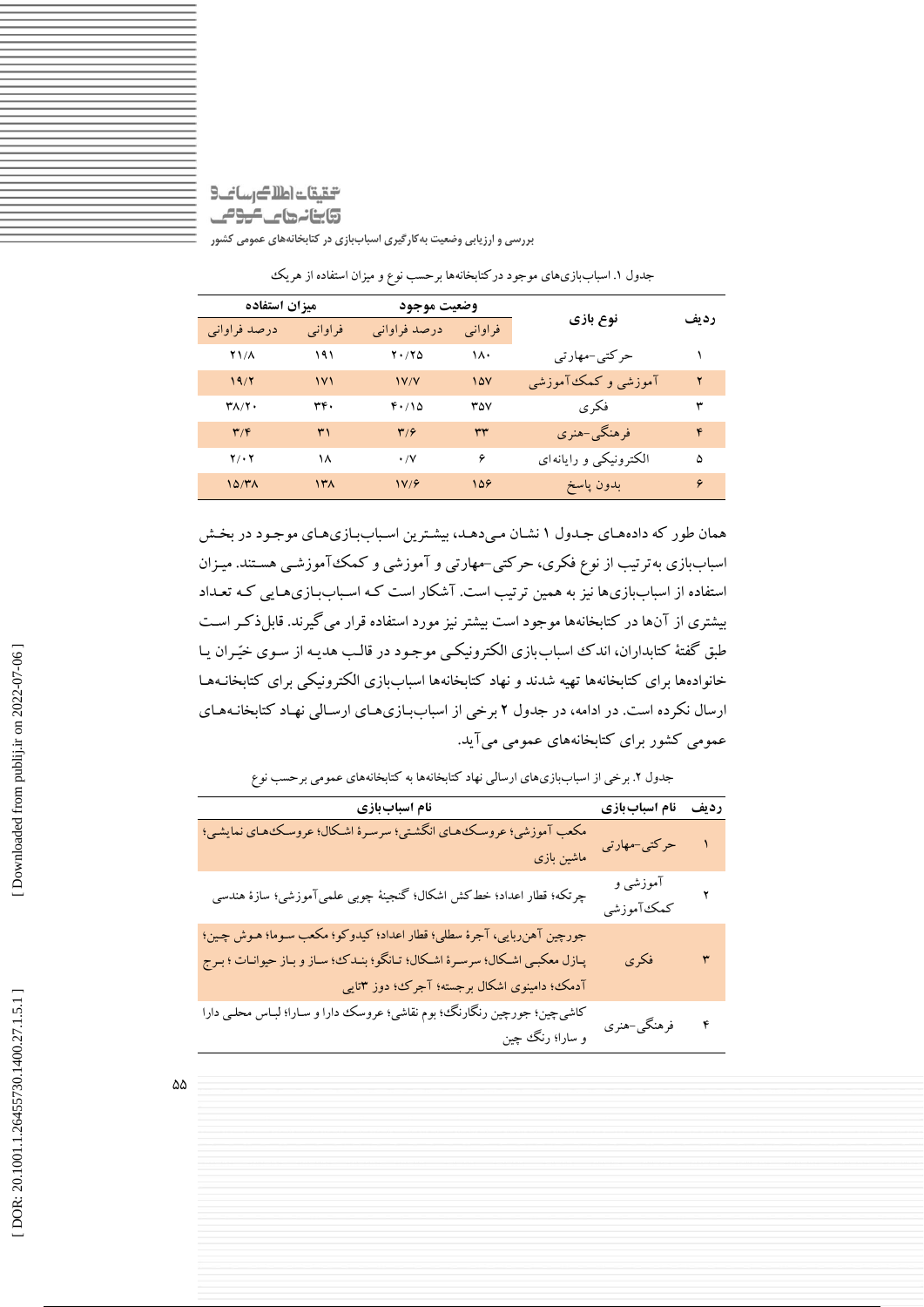شقيقات اطلاك رسائك **@ينانههای عودمی بهار 0011 دوره 72 شماره 0**

همان طور ً كه در جلول ۲ نمایان است، اسباببازیهای فراوانی از سوی نهاد برای گتابخانـههـای عمومي كشور ارسال شده است. البته، قابل ذكر است كه تعـداد و نـوع اسـباببازیهـای ارسـالي لزوماً برای همهٔ كتابخانهها يكسان نيست. بـرای برخمي كتابخانـههـا برحسـب نيـاز مـوارد بيشـتری ارسال شده است كه در اين جدول بيـان نشـدند. همچنـين، برخـي كتابخانـههـا اسـباببازي هـاي زيادی را در قالب هديه و كمك های خيّمران و مردمبي دريافت كردنـد كـه آن هـا نيـز در ايـن جدول ذكر نشدند.

در ادامهٔ اين بخش، ميانگين كلي اسـتفاده از اسـباببـازی در كتابخانـههـای عمـومی مـورد بررسی قرار گرفت. جدول ۳ میزان استفادهٔ کاربران از اسباببازیها در کتابخانـههـای عمـومی و همچنين مقايسه آن با ميزان مطلوب (٢) را نشان ميدهد. با توجـه بـه نرمـال بـودن توزيـع دادههـا، برای مقايسة ميانگينها با وضعيت مطلوب از آزمون تي تکنمونهای استفاده شده است.

| مقايسة وضع موجود بأ سطح مطلوب |                |                            |                     |                      |                                    |      |
|-------------------------------|----------------|----------------------------|---------------------|----------------------|------------------------------------|------|
| سطح معنادارى<br>آزمون         | درجهٔ<br>آزادى | آمارۂ t                    | ميانگين انحرافمعيار |                      | متغيرها                            | رديف |
| P-value                       |                |                            |                     |                      |                                    |      |
| $\cdot$ / $\cdot$ +           | <b>VV٣</b>     | $-8/99$                    | 1/11                | $\mathsf{r}(\wedge)$ | میز ان استفاده از<br>اسباب بازی ها |      |
| $\cdot$ / $\cdot$ $\cdot$     | <b>VFA</b>     | $-\mathbf{r}/\mathbf{r}$ . | 1/F                 | Y/F1                 | میز ان امانت اسباب بازی ها         | ۲    |

. ميزان استفادة كاربران از اسباببازی در كتابخانههای عمومي جدول 7

طبق دادههای جدول ۳، میانگین میزان استفاده از اسباببازیها در کتابخانههای عمـومی ۳/۸۱ بـه دست آمده كه بالاتر از حد متوسط (۳) است. البتـه، مقايسـة ايـن ميـانكين بـا سـطح مطلـوب (۴) نشان ميدهد كه ميزان استفاده از اسـباببازی در كتابخانـههـای عمـومی كمتـر از حـد مطلـوب است. بررسي ميانگين ميزان امانت اسباببازيها نيز نشان ميدهد كه ميزان آن از حد متوسط نيـز كمتـر اسـت و فاصـلهٔ زيـادي بـا حـد مطلـوب دارد. البتـه، ايـن بـهدليـل آن اسـت كـه بسـياري ازكتابخانهها اسباببازیها را امانت نمي دهند.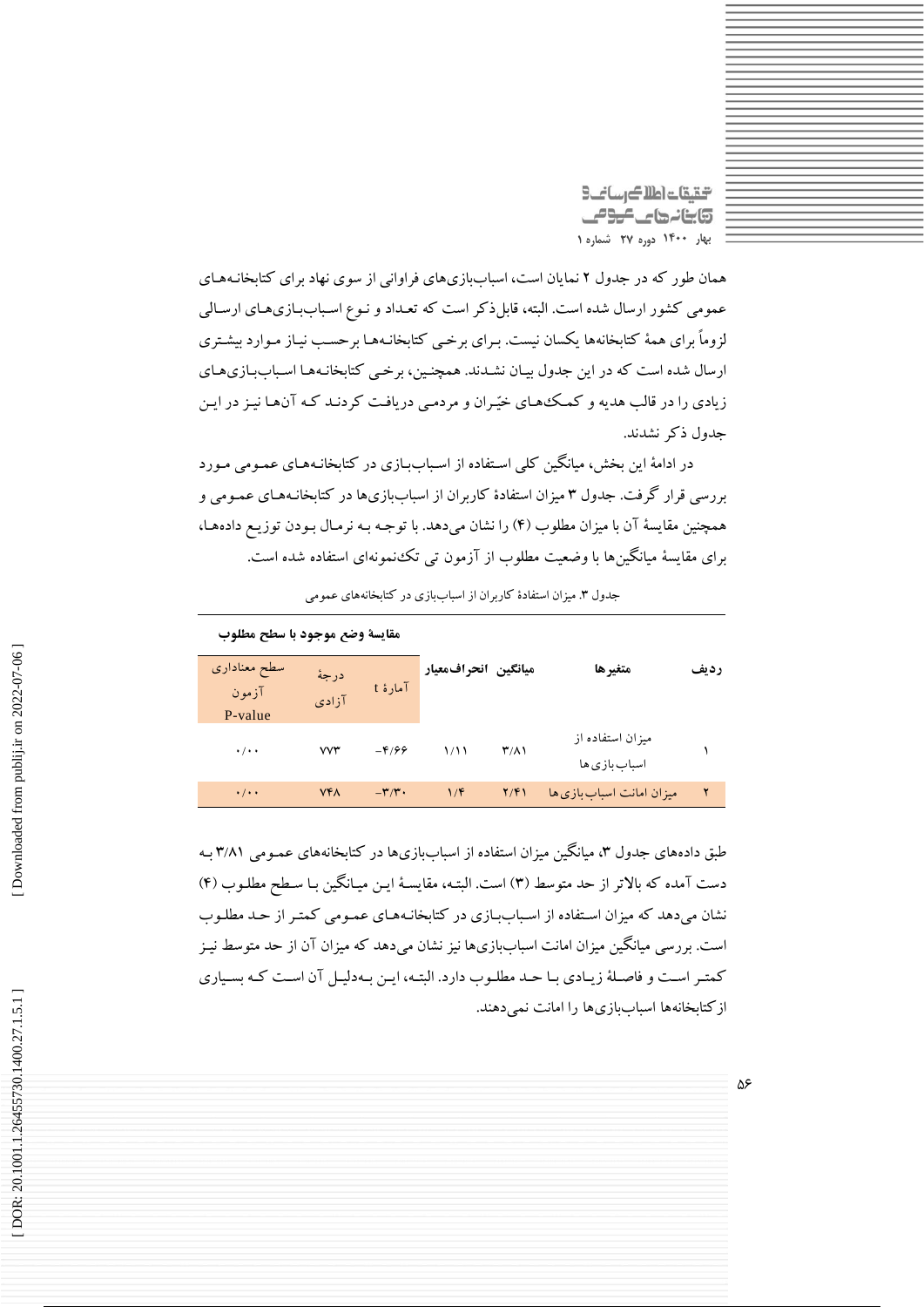التقيقات اطلاك رسانك @ينانهها على على وعل **بررسی و ارزيابی وضعیت بهکارگیری اسباببازی در کتابخانههای عمومی کشور**

در رابطه با ميزان استفاده از اسباببازیهای كتابخانه، يکي ديگر از متغيرهمايي كمه در ايمن بخش مورد بررسي قرار گرفت ميزان رضايت مراجعان از بخش اسباببازی و خدمات ارائمه شمده در آن بود. وضعيت اين متغير و ابعاد آن در جدول ۲ آمده است.

|                                     |               | مقايسة وضع موجود بأ سطح مطلوب |                      |                               |                                                                                             |      |
|-------------------------------------|---------------|-------------------------------|----------------------|-------------------------------|---------------------------------------------------------------------------------------------|------|
| سطح<br>معناداري<br>آزمون<br>P-value | درجة<br>آزادی | آمارهٔ t                      | ميانگين انحرافمعيار  |                               | متغيرها                                                                                     | رديف |
| $\cdot/\cdot$                       | ٧۴.           | $-9/90$                       | .40                  | 37/76                         | برخورد كتابداران                                                                            |      |
| $\cdot/\cdot$                       | VFF           | $-71/9$                       | $1/\cdot V$          | $\frac{4}{10}$                | قوانین و مقرارت بخش اسباببازی<br>(نحوهٔ امانت و بازگشت، بازی کردن،<br>مرتب كردن و مانند آن) | ۲    |
| $\cdot$ / $\cdot$ $\cdot$           | ۷۴۱           | $-19/10$                      | ١                    | 3114                          | ساعت كارى                                                                                   | ٣    |
| $\cdot$ / $\cdot$ $\cdot$           | Vf            | $-YV/F1$                      | $\frac{1}{\sqrt{2}}$ | $Y/\Lambda$                   | تنوع اسباببازىها                                                                            | ۴    |
| $\cdot$ / $\cdot$ $\cdot$           | 746           | $-YY/IV$                      | $\frac{1}{2}$        | $\mathbf{r}/\cdot \mathbf{q}$ | ظاهر اسباببازىهاى بخش<br>اسباببازى                                                          | ۵    |
| $\cdot$ / $\cdot$ $\cdot$           | <b>VFY</b>    | $-1\Lambda/\Lambda\Lambda$    | .40                  | $\mathbf{r}/\mathbf{r}$       | كيفيت اسباببازىها                                                                           | ۶    |
| $\cdot$ / $\cdot$ $\cdot$           | Yf            | $-YY/\cdot \Lambda$           | 1/4                  | $\mathbf{r}/\cdot\mathbf{v}$  | اسباببازیهای ایرانی در مقابل دیگر<br>اسباببازىها                                            | ٧    |
| $\cdot$ / $\cdot$ $\cdot$           | <b>V90</b>    | $-YV/Y$                       | $\cdot$ /V9          | $\mathbf{r}(\mathbf{r})$      | مبانگین کلی                                                                                 | ٨    |

. ميزان رضايت مراجعان از بخش اسباببازی در كتابخانههای عمومي جدول 1

همان طـور كـه دادههـای جـدول ۴ نشـان مـیدهنـد، میـانگین کلـی رضـایت مراجعـان از بخـش 'سباببازی ۳/۲۱ به دست آمده که مطابق با نتیجهٔ آزمون تی تکنمونهای بـالاتر از حـد متوسـط است، اما با حد مطلوب اختالف معنادار دارد. بررسي ميانگين ابعاد مختلمف رضمايت مراجعمان از بخش اسباببازی حاكي از آن است كه بيشترين رضايت مربوط به كتابداران بخش اسـباببـازی است، كه اين مهم براي كتابخانهها نقطهقوت محسوب مي شود. كمترين رضـايت مربـوط بـه بُعـد تنوع اسباببازیها است كه از حد متوسط نيز كمتر است. همچنين، رضايت از اسـباببـازی هـای ايراني، و رضايت از ظاهر اسباببازیها كمترين ميانگين را داشتند.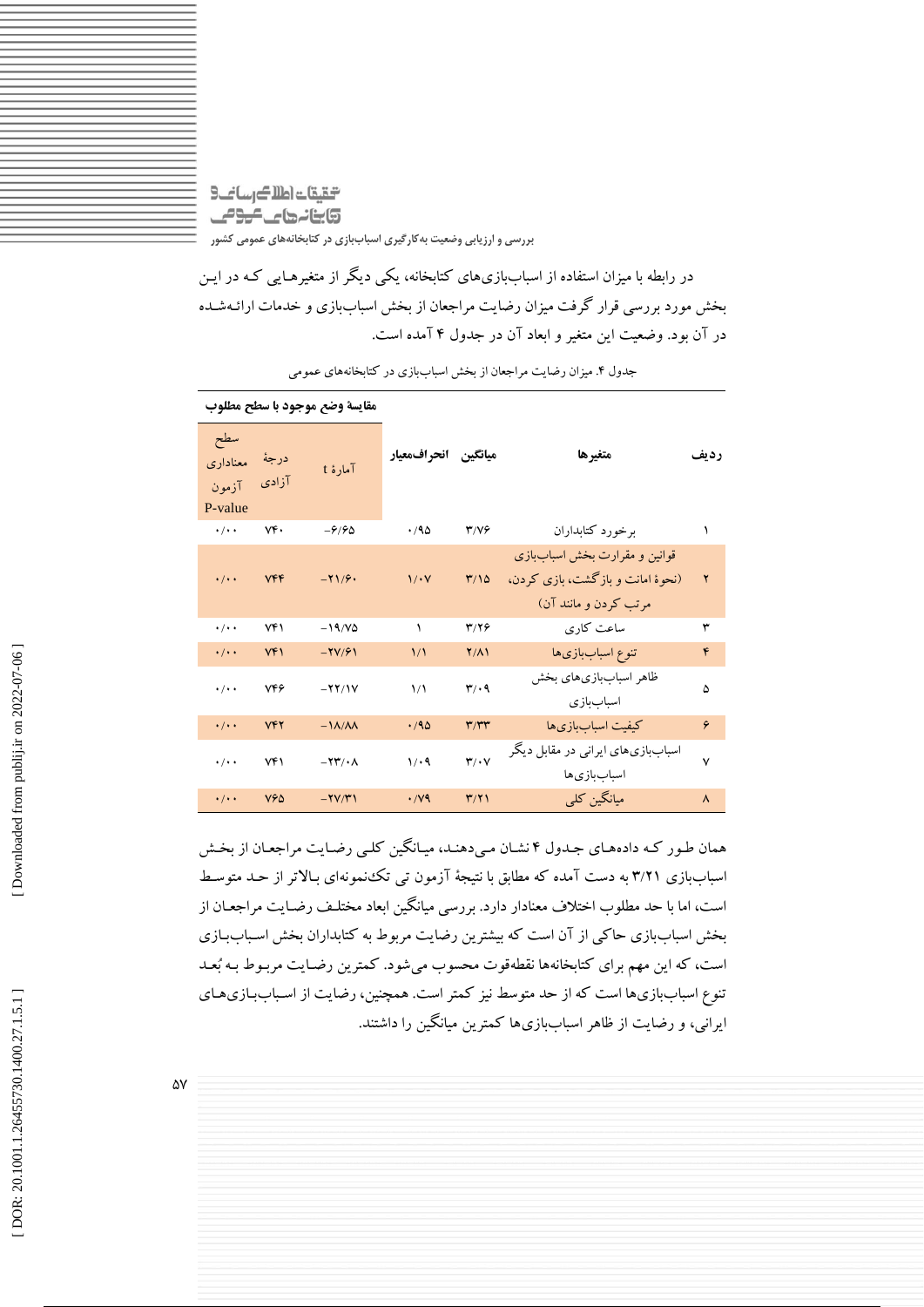گیقات اطلاک رسانت 9 **تابنانهای موص بهار 0011 دوره 72 شماره 0**

**پرسؤؤش دوم. از ديؤؤدگاه كتابؤؤداران و كؤؤاربران، ميؤؤزان اثربخشؤؤي اسؤؤتفاده از اسباببازي در كتابخانههاي عمومي كشور چقدر است؟** 

برای پاسخ به اين پرسش، از كتابداران شركتكننمده در پمژوهش خواسمته شمد چنانچمه در كتابخانة محل خدمت خود بخش اسباببازی فعال دارند، بر اسـاس وضـعیت موجـود كتابخانـه و با توجه به تجربه و شناختی که از کار در بخش اسباببازیها کسب کردنید بـه پرسـش&ـا پاسـخ دهند. جدول ۵ میانگین میزان اتربخشی استفاده از اسباببازی در کتابخانههای عمـومی و مقایسـه آن با سطح مطلوب (۴) را از دید گاه کتابداران نشان میدهد.

| مقايسة وضع موجود با سطح   |                |                                    |                             |                   |                                                                                |      |
|---------------------------|----------------|------------------------------------|-----------------------------|-------------------|--------------------------------------------------------------------------------|------|
| مطلوب                     |                |                                    |                             |                   |                                                                                |      |
| سطح معناداري<br>آزمون     | درجهٔ<br>آزادی | آمارة<br>$\mathbf{t}$              | ميانگين انحرافمعيار         |                   | متغير                                                                          | رديف |
| $\cdot/\cdot$             | ۴۸۵            | $F/\Lambda\Delta$                  | $\cdot$ / $\wedge$ $\vee$   | f/Y               | افزايش مراجعه به كتابخانه                                                      | ١    |
| $\cdot/\cdot$             | FAY            | 9/09                               | $\cdot/\Lambda$             | F/Y               | ثبت تجربهٔ مثبت از کتابخانه در ذهن<br>مراجعان                                  | ۲    |
| $\cdot$ / $\cdot$ $\cdot$ | <b>FVA</b>     | $-\mathbf{r}/\mathbf{A}\mathbf{r}$ | $\cdot$ /9 $V$              | T/AY              | افزایش استفاده از سایر منابع موجود در<br>کتابخانه (مانند کتاب و نشریات ادواری) | ٣    |
| $\cdot$ / $\cdot$ $\cdot$ | FA1            | $-1/9$                             | .119                        | T/9F              | افزایش محیط آموزش و یادگیری برای<br>مراجعان                                    | ۴    |
| $\cdot$ / $\cdot$ $\cdot$ | ۴٧٨            | 0/00                               | $\cdot$ / $\wedge\breve{r}$ | f/19              | تقویت روحیهٔ جمع گرایی در کودکان                                               | ۵    |
| $\cdot/\cdot$             | <b>FVA</b>     | $\mathbf{r}/\mathbf{r}$            | $\cdot/\Lambda$ ۳           | F/4               | تقويت مهارتهاي فكرى مراجعان                                                    | ۶    |
| .771                      | ۴٨٠            | $-1/5$                             | $\cdot$ / $\wedge$ $\vee$   | T/99              | تقويت مهارتهاي حركتي مراجعان                                                   | ٧    |
| $\cdot$ /۲۳               | FA1            | 1/1 <sub>A</sub>                   | .110                        | $F/\cdot \tau$    | تقويت مهارتهاى روان شناختى مانند<br>تقويت خلاقيت وعزتنفس مراجعان               | ٨    |
| .74                       | <b>FAI</b>     | .78                                | $\cdot$ / $\wedge$          | $f/\cdot 7$       | تقويت مهارتهاى اجتماعي مانند تقويت<br>كمك به هم,نوع                            | ٩    |
| $\cdot/\cdot\cdot$        | <b>FAY</b>     | T/T                                | $\cdot$ / $\vee$ $\vee$     | $F/\cdot \Lambda$ | میانگین کلی                                                                    | ١.   |

. ميانگين ایربخشي استفاده از اسباببازی در كتابخانه از ديدگاه كتابداران جدول 0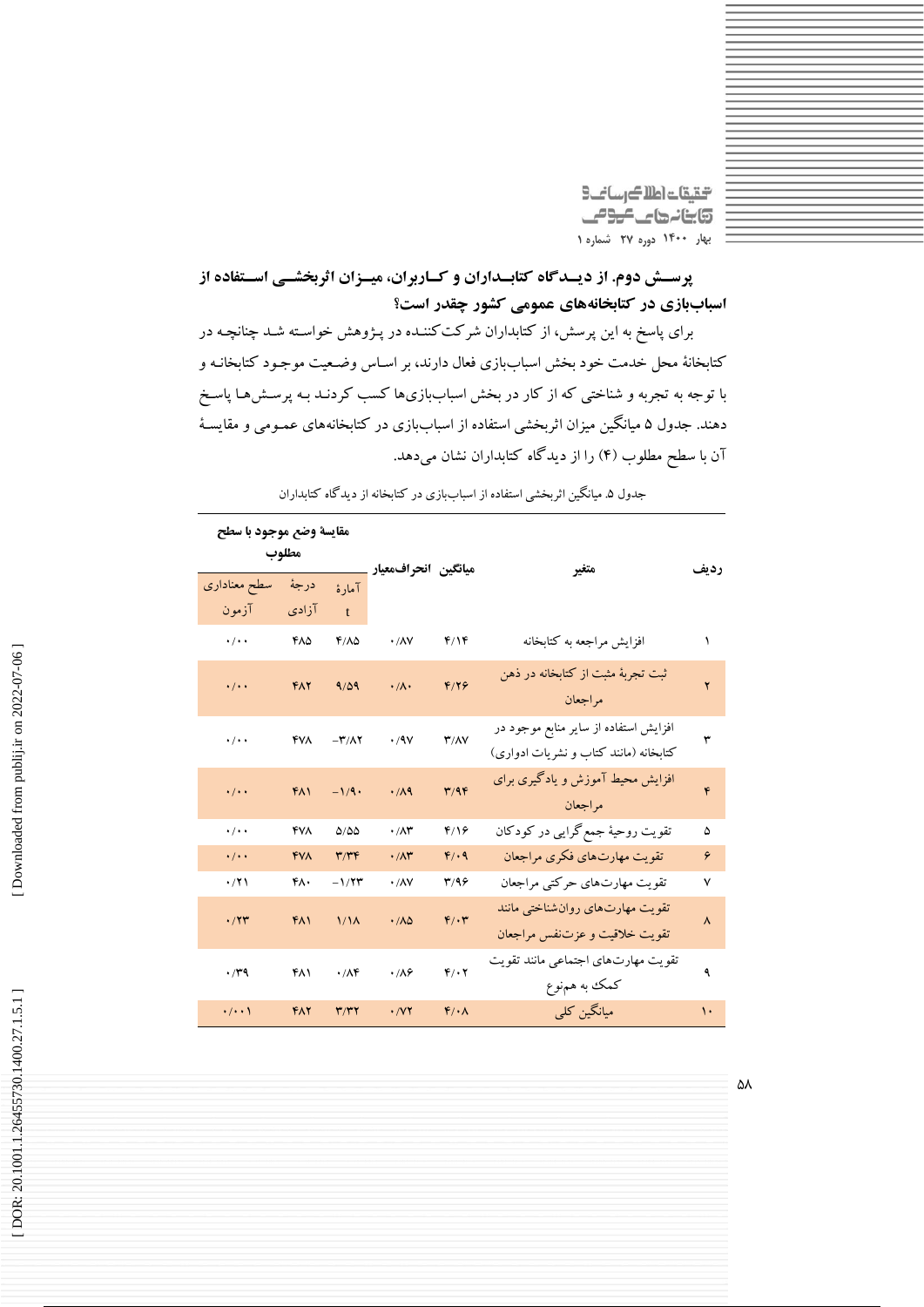# التقيقات اطلاك رسانك وابنانها كالمومى **بررسی و ارزيابی وضعیت بهکارگیری اسباببازی در کتابخانههای عمومی کشور**

طبق دادههای جدول ۵، میانگین کلی اتربخشی استفاده از اسباببازی در کتابخانـههای عمـومی ۲/۰۸ به دست آمده که نشاندهندهٔ تاتیرات مثبت آن در کتابخانهها است. نتیجـه آزمـون آمـاری نيز نشان ميدهد كه ميزان اثربخشي استفاده از اسباببازی در كتابخانـههـا بـالاتر از حـد مطلـوب ست. همـان طـور ً كـه در جـدول ۵ نمايـان اسـت، در پـژوهش حاضـر، اتربخشـی بـه كـار گيری اسباببازی دركتابخانههای عمومی با ابعاد مختلفی مورد بررسی قرار گرفت. ثبت تجربـه مثبـت از كتابخانـه در ذهـن مراجعـان، تقويـت روحيـهٔ جمـع گرايـي در كودكـان و افـزايش مراجعـه بـه كتابخانه از جمله ابعاد ایربخشي بودند كه همگي وضعيت باالتر از حد مطلوب بمه دسمت آورنمد. ساير ابعـاد نيـز همگـي ميـانگين بـالايي كسـب كردنـد. در مجمـوع، مـيتوان گفـت اسـتفاده از اسباببازی در كتابخانهها نتايج مثبتي را برای كتابخانهها به همراه داشته است.

اما در پيوند با بحث اثربخشي بخش اسباببازي، يكبي ديگير از مـواردي كـه در پـژوهش حاضر بررسی شد رتبهبندی عوامل مؤثر بر اثربخشی بخش اسباببازی بـود. بـرای ايـن منظـور، نخست با بررسي متون مختلف و همچنين كسب ديدگاههای تعدادی از صاحبنظمران، برخمي از عوامل شناسايي شدند. سپس از كتابـداران خواسـته شـد ميـزان اهميـت هريـك از ايـن عوامـل را مشخص سازند. در حقيقت، اين عوامل به مسائلي اشاره دارنـد كـه اگـر رعايـت و تقويـت شـوند اثربخشي استفاده از اسباببازی در كتابخانهها را بيشتر مي كنند. در ادامـه، ميـزان اهميـت هريـك از اين عوامم از ديمدگاه كتابمداران آورده شمده اسمت. بمرای رتبمه بنمدی ايمن عوامم از آزممون فريدمن استفاده شد. اين آزمون برای مقايسة ميانگين رتبهبندی متغيرها به کار مـیرود. نتـايج ايـن آزمون در جدولهای ۶ و ۷ آورده شده است.

جدول ۴. آزمون فريدمن دربارة عوامل مؤتر بر افزايش اتربخشي بخش اسباببازی در کتابخانهها

| سطح معناداري آزمون  | درجة آزادي | مقدار مجذور کای | فراواني |
|---------------------|------------|-----------------|---------|
| $\cdot$ / $\cdot$ + |            | 1/716           | ۷۵۵     |

طبق دادههای جدول ۶، سطح معناداری آزمـون كمتـر از ۰/۰۵ اسـت؛ در نتيجـه، فـرض صـفر رد مي شود. اين بدين معنـا اسـت كـه از نظـرِ كتابـداران، عوامـل مـؤثر بـر افـزايش اثربخشـي بخـش اسباببازی در كتابخانهها دارای رتبه و اهميت متفاوتي هستند. رتبة هريمک از عوامم در جمدول نمايان است. 4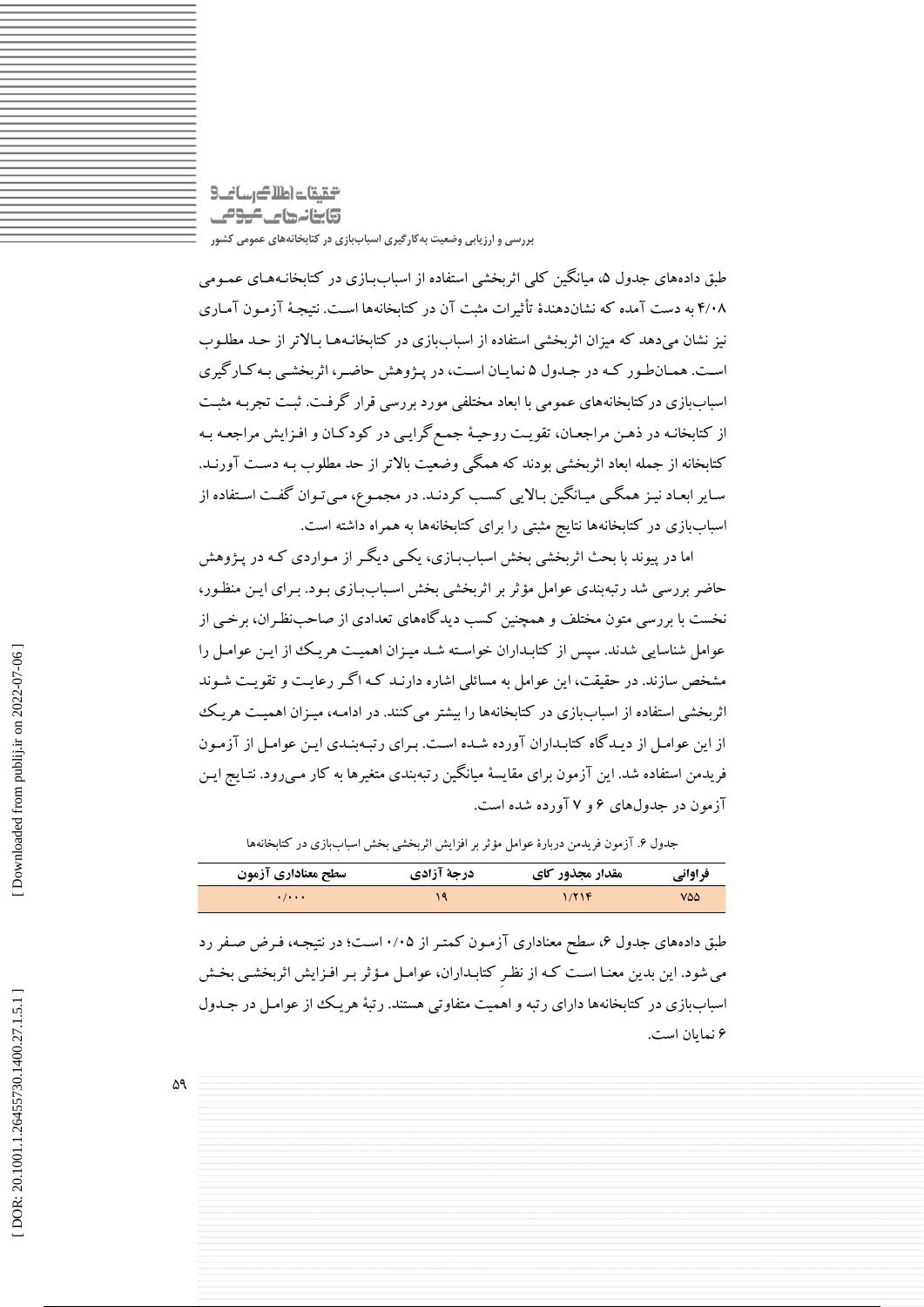التاس كالعاصلة 5) ينانها على عوص **بهار 0011 دوره 72 شماره 0**

| رتبة ميانگين                    | عوامل مؤثر بر اثربخشى                                                             | رديف          |
|---------------------------------|-----------------------------------------------------------------------------------|---------------|
| 17/1V                           | افزایش میزان تنوع اسباب بازیها                                                    | $\mathcal{N}$ |
| 17/29                           | اختصاص بودجهٔ ثابت و مناسب برای خرید و نگهداری از اسباببازیها                     | ۲             |
| 11/91                           | افزایش تعداد اسباببازی متناسب با نیازهای همهٔ مراجعان                             | ٣             |
| 11/AV                           | امکان استفاده از روش۵های متنوع برای نگهداری و نمایش اسباببازیها در کتابخانه       | ۴             |
| $11/\lambda\delta$              | اختصاص فضاى كارى كافى براى بخش اسباببازى                                          | ۵             |
| 11/Y <sub>0</sub>               | حمایت مدیران کتابخانه از بخش اسباببازی کتابخانه                                   | ۶             |
| 11/21                           | وجود بخش مجزا برای اسباببازی در کتابخانه                                          | ٧             |
| 11/1V                           | تهیهٔ اسباببازیهای متناسب با فرهنگ بومی منطقه                                     | ٨             |
| $\lambda$ / $\lambda$           | تفکیک بخشهای کتابخانه از بخش اسباببازی                                            | ٩             |
| $\mathcal{N} \cdot \mathcal{N}$ | تفکیک اسباببازیهای گروههای سنی مختلف در بخشهای مجزا                               | ١.            |
| $\mathcal{N} \cdot \mathcal{N}$ | وجود دستوالعمل های دقیق برای خدمت رسانی در بخش اسباببازی                          | $\mathcal{L}$ |
| $\mathcal{N} \cdot \mathcal{N}$ | وجود دستورالعمل و استاندارد برای ثبت و سازماندهی اسباببازیها                      | ۱۲            |
| 1.79                            | برگزاری دورههای آموزشی برای والدین و فرزندان برای استفادهٔ بهتر از اسباببازیها    | $\mathcal{N}$ |
| 1.710                           | برگزاری دورههای ضمن خدمت دربارهٔ اسباببازیها برای کتابداران                       | ۱۴            |
| 9/09                            | همکاری کتابخانه با دیگر سازمانها و ارگانهای فعال در زمینهٔ اسباببازی در سطح منطقه | ۱۵            |
| 9/79                            | استفاده از روان شناس و کارشناس علوم تربیتی در بخش اسباببازی                       | ۱۶            |
| 9/77                            | استفاده از کتابدار متخصص در بخش اسباببازیها                                       | $\mathsf{N}$  |
| 9/19                            | افزايش تعداد كتابداران كتابخانه                                                   | ۱۸            |
| $\Lambda/\mathcal{N}$           | افزایش ساعات کاری بخش اسباببازیها                                                 | 19            |
| $V/\sqrt{1}$                    | استفاده از کتابدار تماموقت در بخش اسباببازیها                                     | ٢.            |

جدول ۷. رتبه ميانگين نظرات پاسخ گويان دربارة عوامل مؤتر بر افزايش اتربخشي بخش اسباببازی در کتابخانهها

طبق دادههای جدول ۷، هرچه رتبة یک عامل بیشتر باشد نشاندهندهٔ اهمیـت و اولویـت بیشـتر آن است. در حقيقت، ترتيب رديف هـاي جـدول بيـانگر ميـزان اهميـت عوامـل اسـت. بـر ايـن پايـه، می توان گفت از ديد گاه گتابداران، عوامل ۱) افزايش تنوع اسـباببـازیها، ۲) در نظـر گـرفتن بودجة مناسب و ثابت برای بخش اسباببازی، ۳) افزایش تعداد اسباببازی متناسـب بـا نیازهـای همهٔ مراجعان، ۴) امکان استفاده از روشهای متنوع برای نگهـداری و نمـايش اسـباببـازیهـا در کتابخانه، و ۵) اختصاص فضای کاری کافی برای بخش اسباببازی ۵ عاملی هستند کـه بیشـترین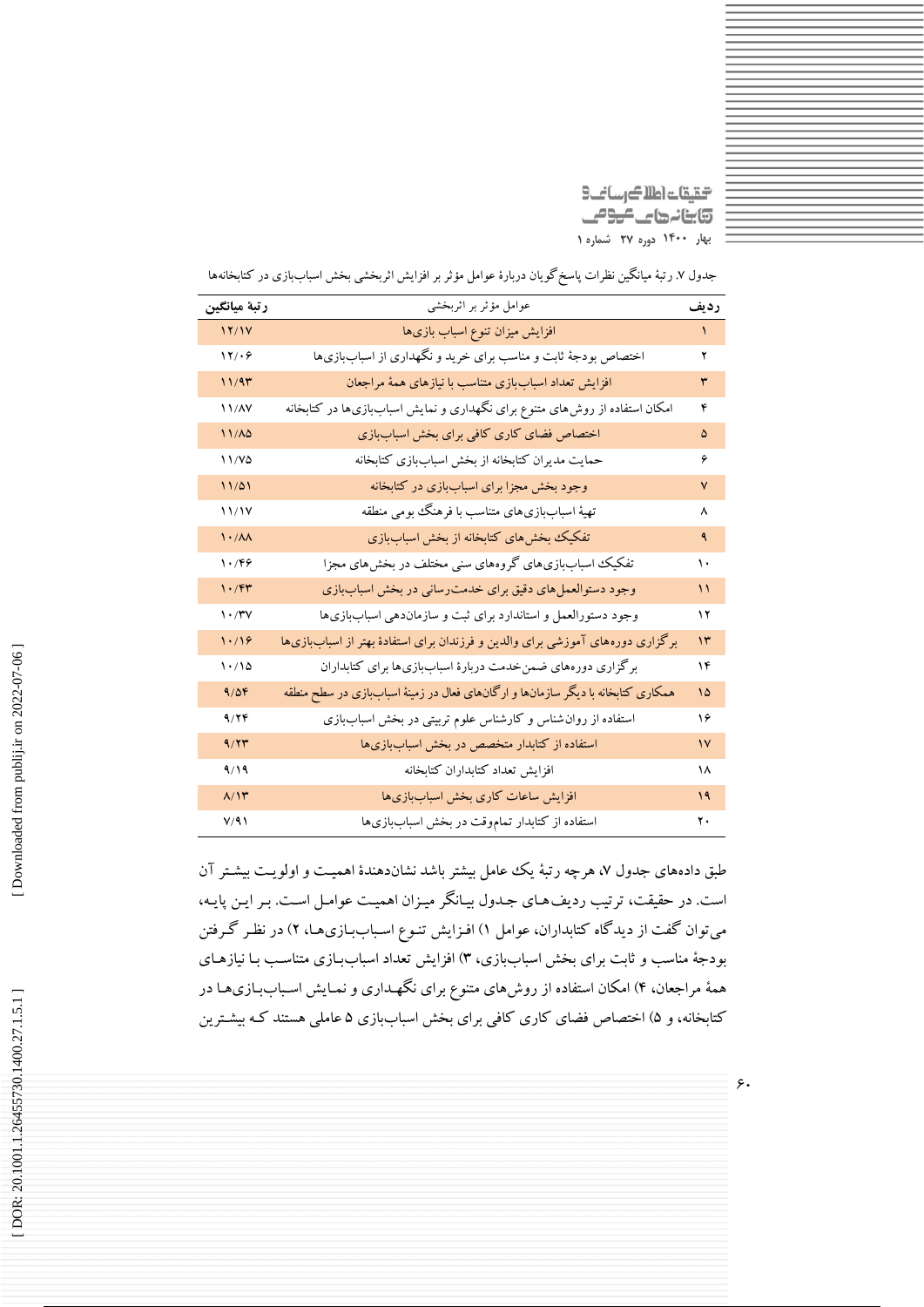# التقيقات اطلاك رسانك @ينانههاي <del>كرو</del>مي **بررسی و ارزيابی وضعیت بهکارگیری اسباببازی در کتابخانههای عمومی کشور**

تأثير را بـر ميـزان اثربخشـي بخـش اسـباببـازي دارنـد. البتـه، بـراي اثـربخشتر كـردن بخـش اسباببازی در كتابخانههای عمومي توجمه بمه هممة ايمن 50 مموردی كمه در جمدول آورده شمده ضروری است، اما برخي ابعاد اولويت بيشتری دارند.

**پرسش سوم. آيا كتابداران كتابخانههؤاي عمؤومي از دانؤش و توانمنؤدي الزم در ارتباط با استفاده از اسباببازي در كتابخانه برخوردار هستند؟** 

ميزان دانش و توانمندی كتابداران نقش زيادی بر نحوهٔ ارائـهٔ خـدمات در كتابخانـههـا دارد. اين مسئله برای كتابداران بخش اسباببازی نيز مطرح است. با توجه بـه آنكـه نهـاد كتابخانـههـای عمومي كشور قصد دارد بهمرور برای همهٔ كتابخانهها اسباببازی ارسال كند، لازم است قبل از آن ميزان دانش و توانمندی كتابداران دربارهٔ اسباببازی و كـار كـردن در بخش اسـباببـازی مـورد بررسي قرار گيرد. برای اين منظور، در پژوهش حاضر با بررسي متون و ديدگاه كارشناسمان حموزة اسباببازی، از تعداد ۱۶ مؤلفه بـرای سـنجش دانـش و توانمنـدی موردنيـاز بـرای كـار در بخـش اسباببازی استفاده شد. اين ۱۶ مؤلفه جنبههای مختلف دانش و مهـارتهـای موردنيـاز كتابـداران بخش اسباببازی را نشان میدهد. جدول ۸ وضعیت هریک از این مؤلفهها را بنـا بـه خوداظهـاری كتابداران نشان مي دهد. در اين جـدول، ماننـد جـداول پيشـين، افـزون بـر ميـانگين از آزمـون تـي تکنمونهای نيز برای مقايسة وضعيت موجود با سطح مطلوب استفاده شده است.

| مقايسه با سطح مطلوب |                           |                         |                        |                     |                           |                                                              |      |
|---------------------|---------------------------|-------------------------|------------------------|---------------------|---------------------------|--------------------------------------------------------------|------|
|                     | سطح<br>معناداري<br>آزمون  | درجة<br>آزادي           | آمارۂ t                | ميانگين انحرافمعيار |                           | ابعاد                                                        | رديف |
|                     | $\cdot/\cdot$ .           | $\lambda\lambda\lambda$ | $-1V/VT$               | 1/19                | $\mathbf{r}/\mathbf{r}$ . | آشنایی با ویژگیها و علایق گروههای<br>سنبى مختلف مراجعان      |      |
|                     | $\cdot/\cdot$ .           | $\lambda\lambda\lambda$ | $-\mathbf{r}$ $\wedge$ | 1/17                | Y/VV                      | آشنایی با اسباببازیهای مختلف<br>کودکان و نوجوانان            |      |
|                     | $\cdot/\cdot$             | $\lambda\lambda\lambda$ | $-FV/Y$                |                     | Y/F                       | مطالعه در زمینهٔ انواع اسباببازیها و<br>كاركردهاي مختلف آنها | ٣    |
|                     | $\cdot$ / $\cdot$ $\cdot$ | ᄊ                       | $-\mathbf{Y}V/V$       | ۱۸                  | Y/9                       | آشنایی با اسباببازیهای بومی منطقه                            | ۴    |

. وضعيت دانش و توانمندی كتابداران دربارة اسباببازیها جدول 1

 $\mathcal{F}$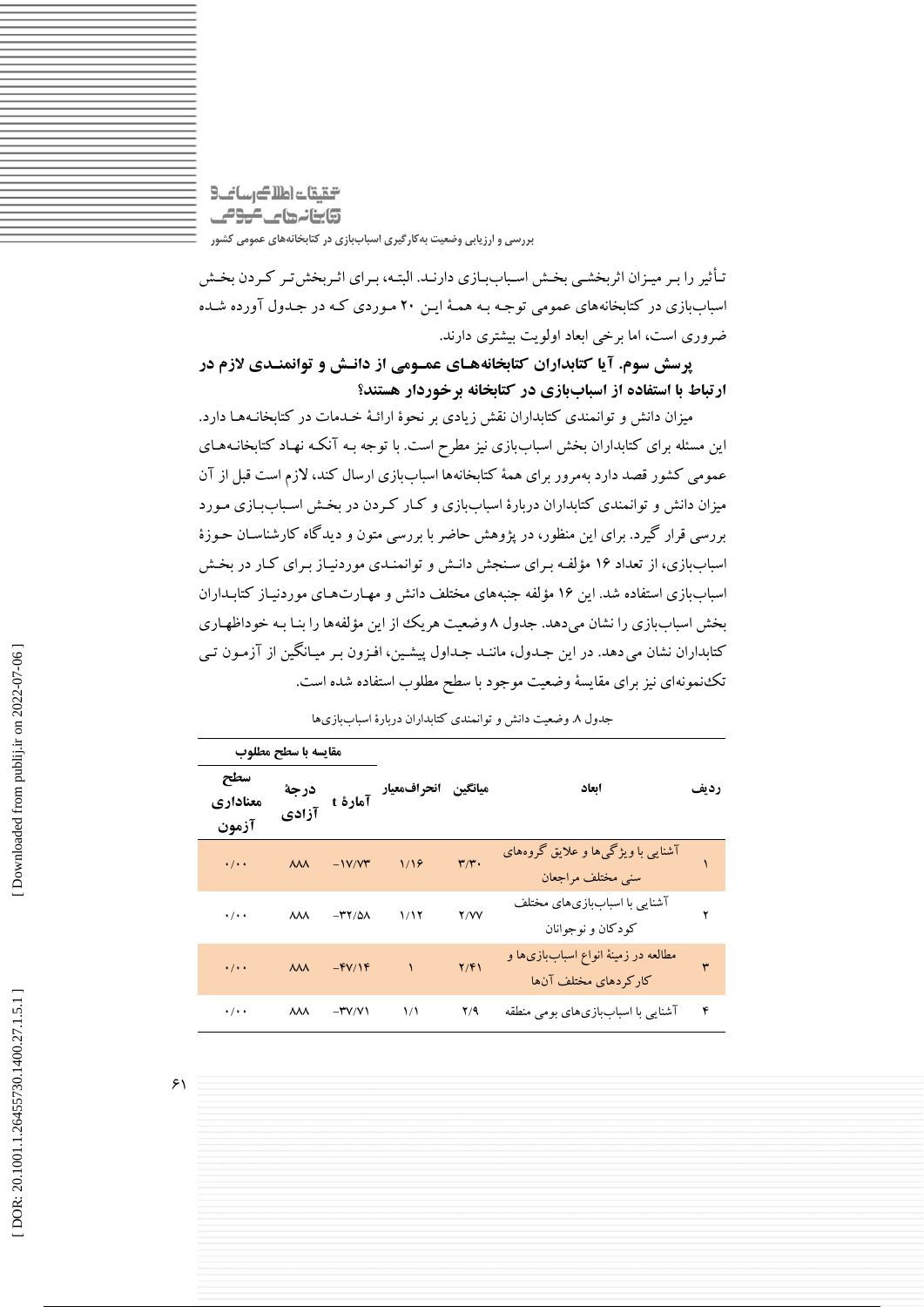محقیقات اطلا<del>ک</del>رسائے9<br>5:بنانہ کامے <del>کو9</del>مے **بهار 0011 دوره 72 شماره 0**

|                          | مقايسه با سطح مطلوب     |                                              |                                            |               |                                                                               |               |
|--------------------------|-------------------------|----------------------------------------------|--------------------------------------------|---------------|-------------------------------------------------------------------------------|---------------|
| سطح<br>معناداري<br>آزمون | درجة<br>آزادي           |                                              | <sub>میانگین</sub> انحرافمعیار<br>آمارهٔ t |               | ابعاد                                                                         | رديف          |
| $\cdot/\cdot$            | $\lambda\lambda\lambda$ | $-FF/\Delta$                                 | 1/1                                        | $Y/F\Lambda$  | آشنایی با اسباببازیهای سازگار با<br>فرهنگ ايراني-اسلامي                       | ۵             |
| $\cdot/\cdot$            | $\lambda\lambda\lambda$ | $-\mathbf{r} \mathbf{r}/\mathbf{r}$          | 1/11                                       | Y/Y           | آشنایی با اسباببازیهای مخصوص<br>هریک از گروههای سنبی                          | ۶             |
| $\cdot/\cdot$            | $\lambda\lambda\lambda$ | $-YQ/Y$                                      | 1/۲۲                                       | Y/99          | شناخت از اسباببازیهای مخصوص<br>پسران و دختران                                 | ٧             |
| ۰/۰۰                     | $\lambda\lambda\lambda$ | $-YF/9T$                                     | 1/79                                       | Y/91          | آشنایی با نحوهٔ کار کردن با انواع<br>اسباببازىها                              | ٨             |
| $\cdot/\cdot$ .          | $\lambda\lambda\lambda$ | $-Y\Delta/F1$                                | $1/\Upsilon$                               | Y/9V          | آشنایی با اصول ایمنی، نگهداری و<br>مراقبت از اسباببازیها                      | ٩             |
| $\cdot/\cdot$            | ۸۶۸                     | $-\mathsf{r}\cdot/\mathsf{r}\Delta$          | 1/11                                       | $Y/\Lambda Y$ | آگاهی از تأثیرات و کارکردهای<br>هريك از انواع اسباببازىها                     | ۱۰            |
| $\cdot/\cdot$ .          | <b>AVV</b>              | $-\mathsf{r}\mathsf{r}/\mathsf{r}$           | 1/1                                        | Y/YF          | آشنایی با اصول و معیارهای ظاهری<br>انتخاب اسباببازی برای گروههای<br>سنی مختلف | ۱۱            |
| $\cdot/\cdot$            | ۸۷۵                     | $-\mathsf{r}\mathsf{r}/\mathsf{A}\mathsf{r}$ | 1.9                                        | Y/9V          | توانایی آموزش استفاده از<br>اسباببازی های مختلف به کودکان و<br>والدين آنها    | ۱۲            |
| $\cdot/\cdot$            | <b>AV9</b>              | $-VF/F.$                                     | .700                                       | $1/\Lambda$ ۶ | آشنایی با کارگزاران، شرکتهای<br>تولیدکننده و فروشندگان اسباببازی              | $\mathcal{N}$ |
| $\cdot/\cdot$            | $\wedge \vee \Upsilon$  | $-91/0V$                                     | $\cdot$ / $\wedge$                         | ۲/۱۶          | آشنایی با روشهای ارزیابی<br>اسباببازىها                                       | ۱۴            |
| $\cdot/\cdot$ .          | <b>AV9</b>              | $-117/77$                                    | $1/\mathbf{r}$ .                           | $\mathbf{r}$  | علاقهمندی به کار کردن در بخش<br>اسباببازى                                     | ۱۵            |
| $\cdot/\cdot$            | <b>AV9</b>              | $-17/70$                                     | 1/80                                       | T/FV          | داشتن صبر و حوصلهٔ کار کردن با<br>اسباببازىها                                 | ۱۶            |
| $\cdot/\cdot$            | $\lambda\lambda\lambda$ | $-F9/7F$                                     | $\cdot$ / $\vee \check{r}$                 | Y/Y           | میانگین کلی                                                                   | $\mathsf{V}$  |

[Downloaded from publij.ir on 2022-07-06]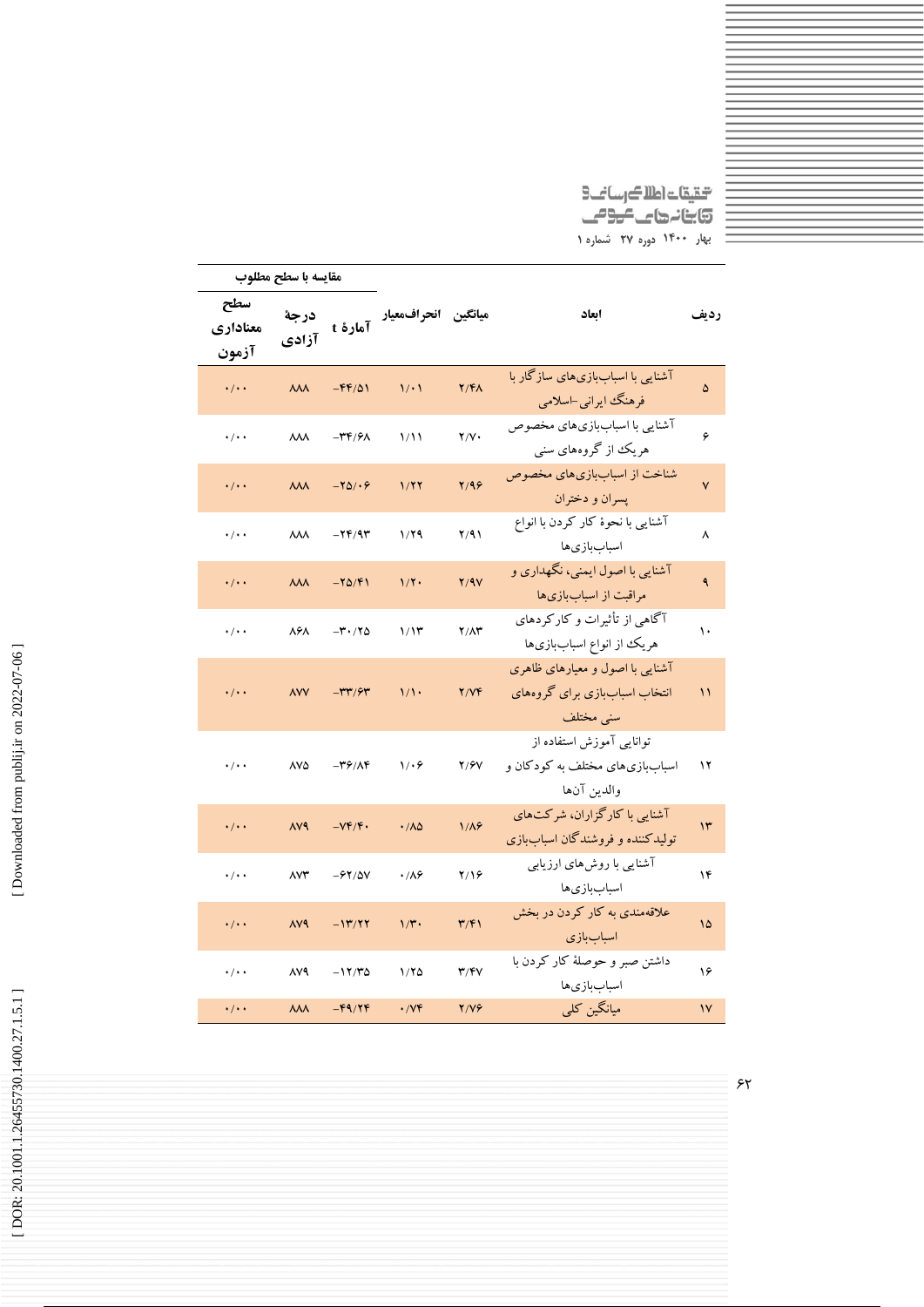# التقيقات اطلاك رسانك وابنانها ماموقى **بررسی و ارزيابی وضعیت بهکارگیری اسباببازی در کتابخانههای عمومی کشور**

طبق دادههای جدول ۸، میانگین کلی دانش کتابداران در زمینهٔ استفاده از اسـباببازی ۲/۷۶ بـه دست آمده كه پايين تر از حد متوسط است و با حد مطلوب بسيار فاصله دارد. بنـابراين، مـي تـوان گفت كتابمداران دانمش و توانمنمدی انمدكي در زمينـهٔ اسـباببمازی دارنـد. بررسـي وضـعيت مؤلفههای مربوط به دانش و توانمندی نيز نشان مـي دهـد سـه مؤلفـهٔ داشـتن صـبر و حوصـلهٔ كـار كردن با اسباببازیها و علاقهمندی به كار در بخش اسـباببازیهـا، و آشـنايي بـا ويژگـي هـا و عاليق گروههای سني مختلف مراجعان وضعيت متوسش دارند. اين سمه مؤلفمه نيمز بيشمتر گويمای روحيـات و دانـش كلـي كتابـداران اسـت تـا دانـش تخصصـي موردنيـاز بـراي كـار در بخـش اسباببازی. در ساير مؤلفهها، ميانگين بهدستآمده كمتر از حد متوسمش اسمت و بما حمد مطلموب فاصله زيادي دارنـد. در ايـن ميـان، برخمي مؤلفـههـا ماننـد آشـنايي بـا كـارگزاران، شـركت هـاي توليدكننده و فروشندگان اسباببازی، آشنايي با روشهای ارزيـابي اسـباببـازیهـا، مطالعـه در زمينه انواع اسباببازی، و آشنايي با اسباببازیهای بـومي و ايرانـي-اسـلامي بـهترتيـب گمتـرين ميانگينها را دارند.

بهطور كلي، نتايج اين پرسش نشان داد كتابمداران دانمش و مهمارت همای تخصصمي انمدكي برای كار در بخش اسباببازی دارند. بدون ترديد، اين مهم در ارائة خدمات بخمش اسمباب بمازی ایر منفي دارد.

### **بحث و نتیجهگیری**

امروزه در بسياری از كتابخانههای دنيا از اسباببازی استفاده ميشود. بسياری از پژوهشمگران نيمز استفاده از اسباببازی در كتابخانـههـا را يـك ضـرورت مـىداننـد؛ چراكـه هـم باعـث تقويـت مهارتهای گوناگون مراجعان كتابخانهها میشود و هم بر نقش اجتمـاعی كتابخانـههـا و افـزايش كيفيت خدمات كتابخانهها تـأثير مثبـت دارد (ورنـر '، ٢٠١٣؛ پــاول'، ٢٠١٣). نهـاد كتابخانــههـاى عمومي كشور نيز با آگاهي از اين مهم در سال هـای اخيـر ارسـال اسـباببـازی بـه كتابخانـههـای عمومي كشور را در اولويت برنامههای خود قرار داده است. ادامة انجام ايمن كمار نيازمنمد مطالعمه و بررسي وضعيت موجود است تا با شناسايي نقاط ضعف و قوت، ادامهٔ كار بهصـورت دقيـقتـر و علمي تر انجام گيرد. بر اين پايه، در پژوهش حاضر، وضعيت موجـود اسـتفاده از اسـباببـازی در

۶۳

-

<sup>1.</sup> Werner 2. Powell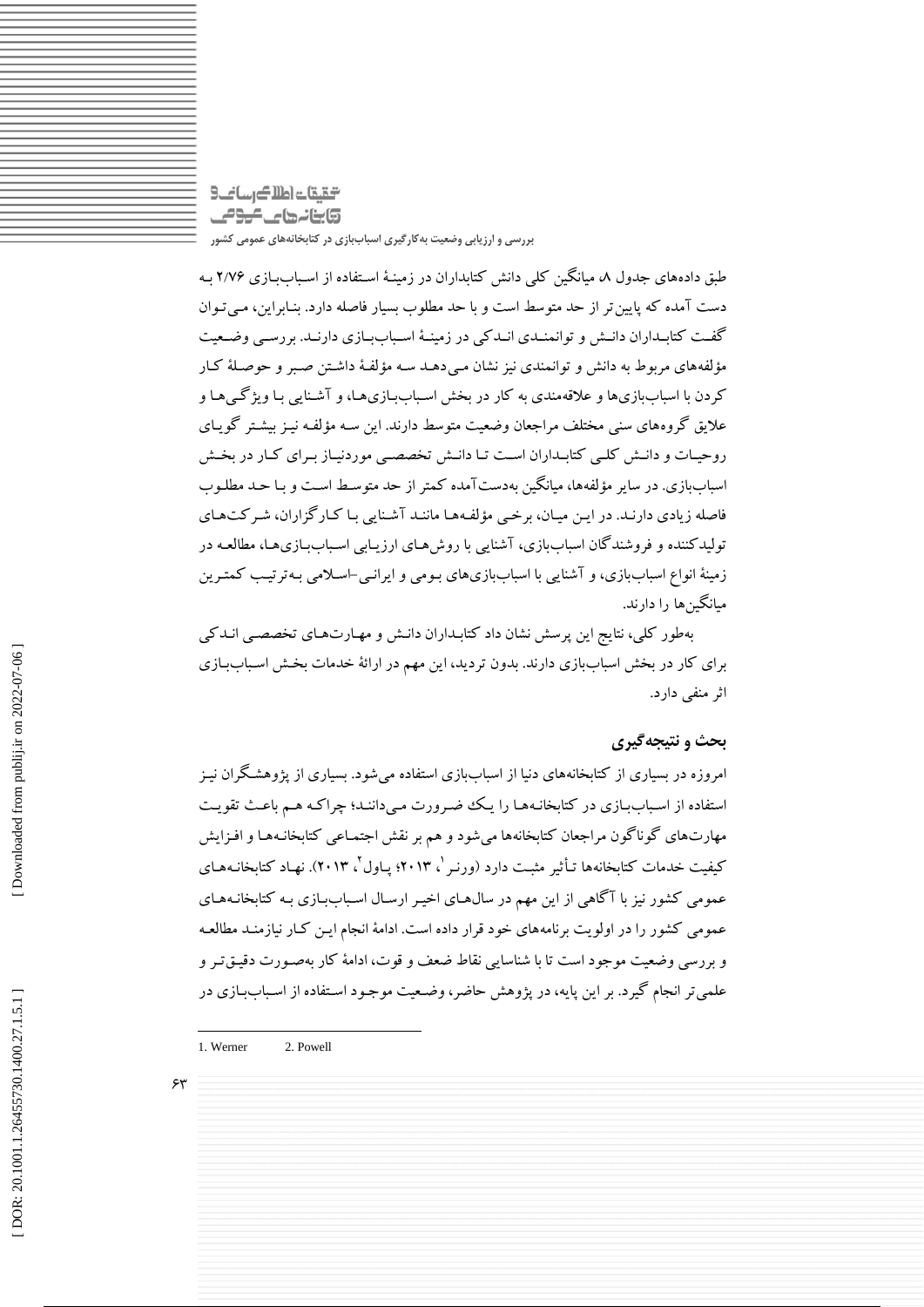التقات اطلاك رسانك وابنانها كالمومى **بهار 0011 دوره 72 شماره 0**

كتابخانههای عمومي از لحاظِ ميزان و نحوة استفاده، ميزان رضايت از اسباببازیهمای كتابخانمه، اثربخشي اسباببازیهای كتابخانه و نيز دانش و توانمندی كتابداران در زمينهٔ اسـباببازی مـورد بررسي قرار گرفت.

یافتههای پژوهش نشان دادند بیشترین مراجعان بخش اسباببازی را كود كان ۵ تـا ۹سـاله و ۳ تا ۵ساله تشکیل می دهند که از لحاظِ جنسیت مراجعیان دختـر بـیش از دوبرابـر پسـران بودنـد. تناسب اسباببازیهای ارسالي به كتابخانه با سن و جنسيت مراجعان نکتة بسيار مهممي اسمت كمه مسئوالن خريد اسباببازی بايد به آن توجه كنند. بهويژه، با توجمه بمه محمدوديت همای بودجمه ای بهتر است اسباببازی بمرای گمروه همای سمني ای كمه بيشمترين مراجعمه را دارنمد فرسمتاده شمود و اولويت نيز به اسباببازیهای ويژة دختران داده شود.

بررسي نوع اسباببازی های موجـود در كتابخانـههـا نشـان داد بيشـترين اسـباببـازی هـای موجود در كتابخانهها بمه ترتيمب از نموع فکمری، آموزشمي و كممک آموزشمي و كمتمرين تعمداد، بازیهای الکترونيکي و رايانهای هستند. با توجه به تنوع فراوان انـواع اسـباببـازی، بايــد در تهيــهٔ اسباببازی برای كتابخانهها بـه همـهٔ انـواع اسـباببـازی هـا توجـه كـرد؛ چراكـه هركـدام از ايـن اسباببازیها تـأمين كننـدۀ بخشـي از نيازهـای كودكـان هسـتند. بررسـي ميـزان اسـتفاده از انـواع اسباببازیها نيز بهنوعی متناسب با ميزان موجودی هريک از اسباببازیها بـود، بـهطـوری كـه مراجعان بيشترين استقبال را از دو دسته اسـباب[زی هـای فکـری و آموزشـبی و کـمـک آموزشـبی داشتهاند و در مقابل كمترين استفاده را نيز از بازیهای الكترونيكي و رايانهای داشـتهانـد. در ايـن راستا، در برخی مطالعات مانند لیندسی، لیندسی، لیانوس و انه` (۲۰۱۸) بـر لـزوم تهیـهٔ همـهٔ انـواع اسباببازیها برای كتابخانههـا تأكيـد شـده اسـت. بـه گفتـهٔ آنهـا، اسـباببازیهـای رايانـهای و ويدئويي در كتابخانههای امريکا بسيار رواج دارند و بيشمترين اسمتفاده از آن هما ممي شمود. بما ايمن حال، بررسي ميزان استفاده از اسباببازی هـای فـردی و گروهـي نيـز نشـان داد مراجعـان بخـش اسباببازی بيشتر تمايل به استفاده از اسباببازیهای گروهمي دارنـد. در همـين راسـتا، برخـي از پـژوهشهمای صـورت گرفتـه تأکيـد بيشـتری بـر اسـتفاده از اسـباببـازیهـای گروهـی بـرای كتابخانههای عمومي داشتند. از ديدگاه آنها، اسباببازیهمای گروهمي يمادگيری بيشمتری بمرای

-

<sup>1.</sup> Lindsey, Lindsey, Llanos & Eneh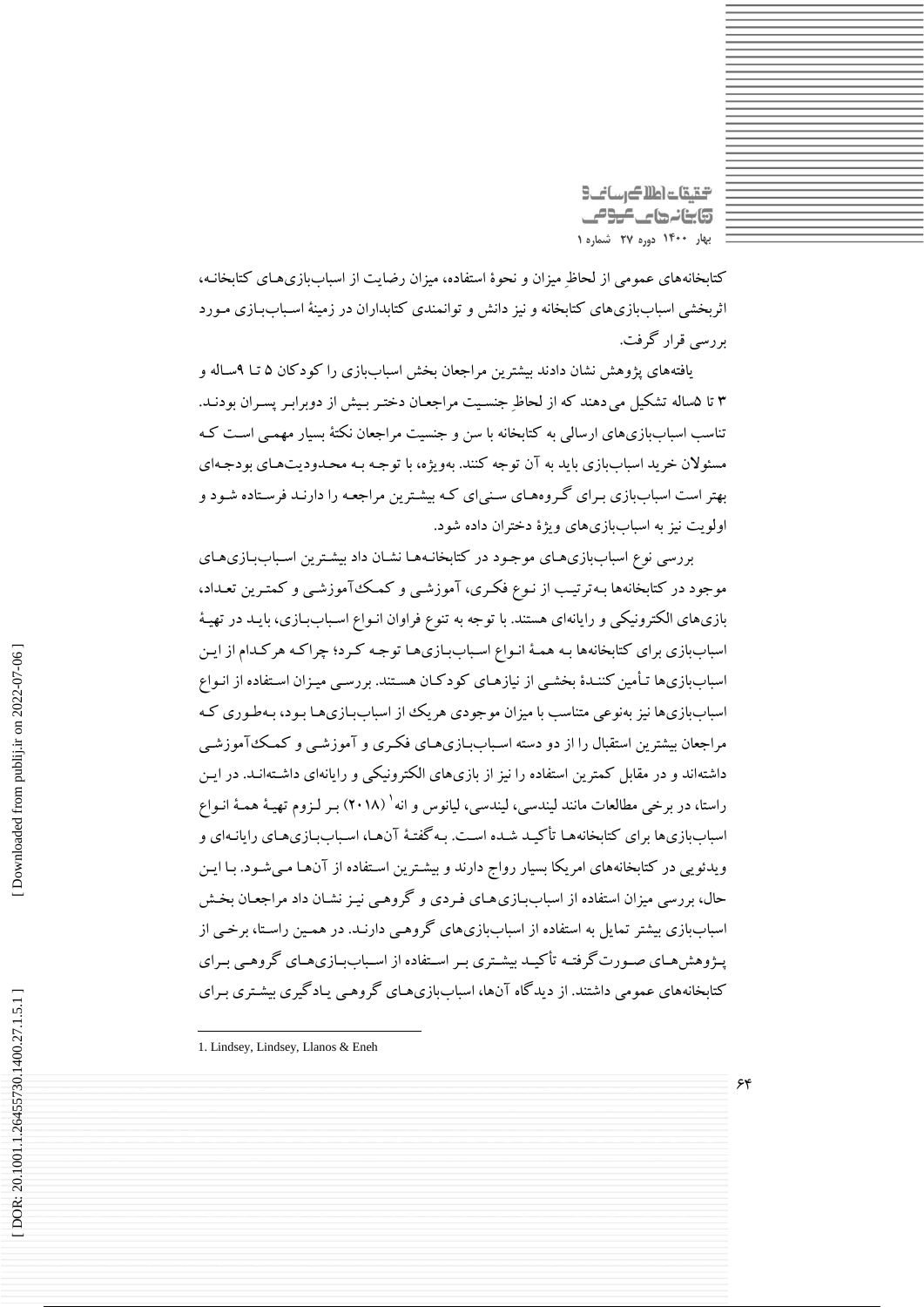# التقيقات اطلاك رسانك وابنانها ماموقى **بررسی و ارزيابی وضعیت بهکارگیری اسباببازی در کتابخانههای عمومی کشور**

كودكان به همراه دارند، ضمن اينكه رفتار اجتماعي و تعـاملي كودكـان را نيـز بهبـود مـيبخشـند (نیکلسون'، ۲۰۱۰؛ مکنز'، ۲۰۰۷). از لحاظِ اقتصادی نیز اسباببازیهای گروهی توجیـه بیشـتری دارنمد؛ چراكمه هممزممان مراجعمان بيشمتری مميتواننمد از آنهما اسمتفاده كننمد. توجمه بيشمتر بمه اسمباببمازیهمای گروهمي در مقابم اسمباببمازیهمای فمردی از نکمات مثبتمي اسمت كمه نهماد كتابخانههای عمومي كشور به آن اهتمام داشته است.

بررسي وضعيت كلي استفاده از اسباببازی در كتابخانههای عمومي كشمور نشمان داد ميمزان استفاده بالاتر از حمد متوسط است. در ايمن خصوص، نتمايج مربموط بـه بررسمي رضمايت از اسباببازیها حاكي از آن بود كه ميزان رضايت كلي كاربران از اسباببازی هـای كتابخانـههـا و بخش اسباببازی كتابخانهها نيز باالتر از حد متوسش است، اما تا حدی از كيفيت، كميمت و تنموع اسباببازیها رضايت ندارند. تعداد كم اسباببازیها و همچنين نداشتن فضای كافي برای بخمش اسباببازی و نيز كم بودن ساعت كاری بخش اسباببازی مهـم تـرين مسـائلي بودنـد كـه باعـث نارضايتي مراجعان بخش اسباببازی ميشوند. مديران و برنامهريزان نهاد با در نظمر گمرفتن مموارد گفتهشده ميتوانند اين كمبودها را بهمرور رفع كرده و زمينة رضايت مراجعان را فراهم سازند.

دربارهٔ ميزان اثربخشي استفاده از اسباببازی در كتابخانـههـا نيـز نتـايج نشـان داد از ديـدگاه کتابداران، اتربخشی استفاده از اسباببازی در کتابخانههای عمـومی بـالاتر از حـد مطلـوب اسـت. یبت تجربة مثبت از كتابخانه در ذهن مراجعان، تقويت روحية جمعگرايمي در كودكمان و افمزايش مراجعه به كتابخانه از جمله ابعاد ایربخشي بودند كه همگي وضعيت باالتر از حد مطلوب به دسمت آورنـد. بـر ايـن اسـاس، مـي تـوان گفـت علـي رغـم كمبودهـای موجـود، ارسـال اسـباببـازی بـه كتابخانههای عمومي كشور فعاليتي ایربخش بوده است. در اين راستا، افزايش تنوع اسباببازیهما، تخصيص بودجة مناسب و ثابت برای بخش اسباببازی، افـزايش تعـداد اسـباببـازی متناسـب بـا نيازهای همهٔ مراجعان، استفاده از روش هـای متنـوع بـرای نگهـداری و نمـايش اسـباببـازی هـا در كتابخانه، اختصاص فضای كافي برای بخش اسباببازی، تهية اسباببازیهای متناسب بما فرهنمگ بومی منطقه، تفکیک بخشهای کتابخانه از بخش اسباببازی، وجود دستورالعملهای دقیق بـرای خدمت رساني در بخش اسباببازی و مانند آنها مـواردی هسـتند كـه مـي تواننـد موجـب افـزايش بيشتر ایربخشي استفاده از اسباببازی در كتابخانهها شوند.

65

-

Downloaded from publij.ir on 2022-07-06

<sup>1.</sup> Nicholson 2. Makens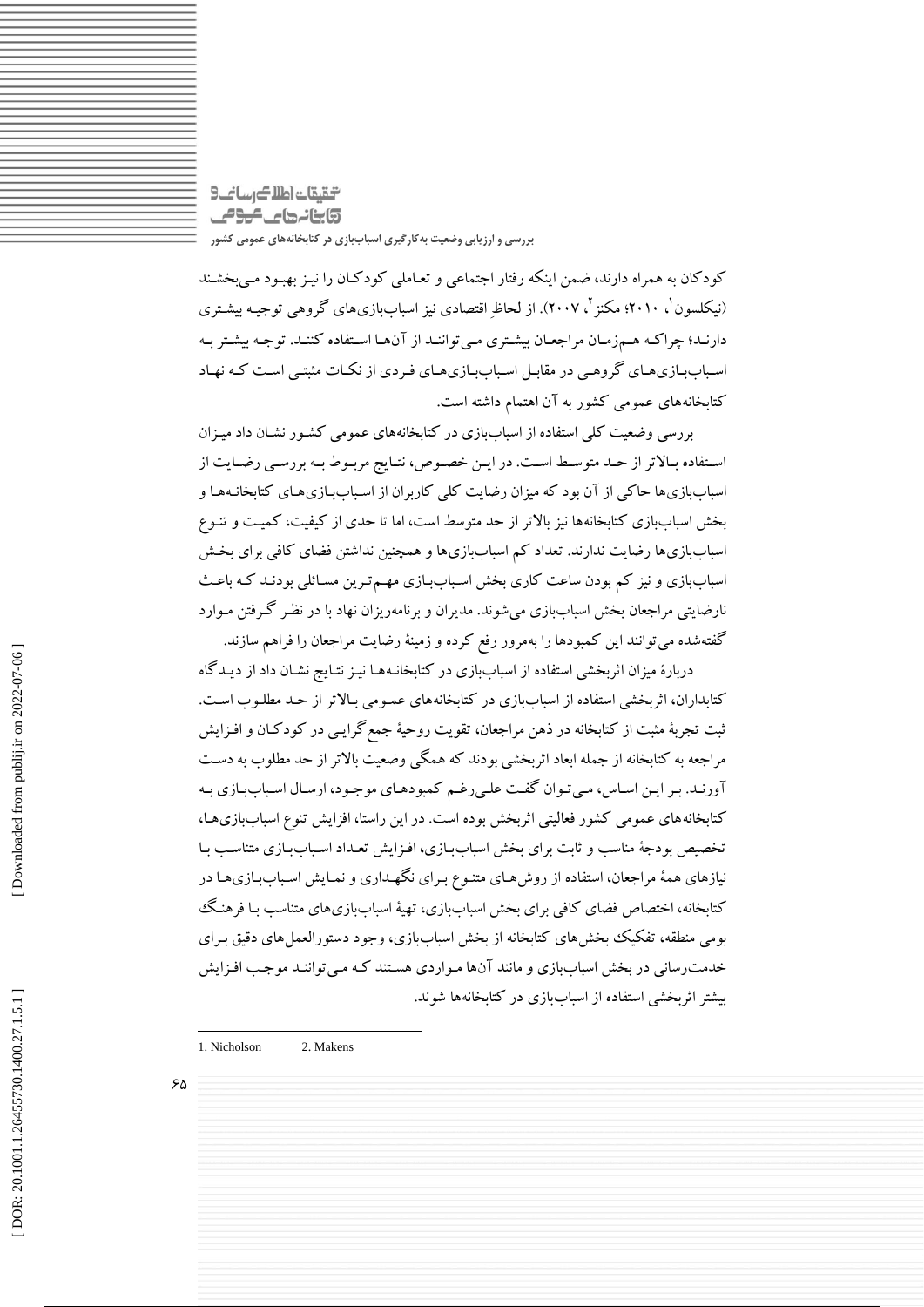محتيتات اطلاك رسانح **@ينانههای عودمی بهار 0011 دوره 72 شماره 0**

يکي از مسائل ديگری که در پژوهش حاضر مورد بررسي قرار گرفت دانـش و توانمنـدی كتابداران در زمينهٔ اسـباببازی هـا بـود. يافتـههـای پـژوهش گويـای دانـش و توانمنـدی انـدک كتابـداران در زمينـهٔ اسـباببـازی،هـا و كـار در بخـش اسـباببـازی اسـت. ايـن مسـئله يكـي از چالش های اصلی به كارگيری اسباببازی در كتابخانـههـای عمـومی كشـور اسـت. بـا توجـه بـه اهميت نقش كتابداران بخش كـودك و اسـباببازی و همچنـين حساسـيت و اهميـت تربيـت و برخورد درست با كودكان، ضروری است كه نهماد كتابخانمه همای عممومي كشمور بمه ايمن مسمئله توجه كنمد. برگزاری دورههای آموزشمي و ضممن خمدمت دربارهٔ انمواع اسباببازیهما و كاركردهای آنها، اسباببازیهای گروههای سنی و جنسیتی مختلـف، اسـباببـازیهـای بـومی، اصول و معيارهای انتخاب، ارزيابي و كار با اسباببازیها، اصول ايمنمي، نگهمداری و مراقبمت از اسباببازیها، نحوة سازماندهي اسباببازیها، و نظاير آنهما از جملمه اقمداماتي اسمت كمه نهماد كتابخانههای عمومي كشور ميتواند برای افزايش دانش و توانمندی كتابداران انجام دهمد. البتمه، در برخي از اين زمينهها نهاد گامهايي برداشته است.

بهطور كلي، در پايان با توجه به يافتههای پژوهش، پيشنهادهمای زيمر بمرای بهبمود ایربخشمي استفاده از اسباببازی در كتابخانههای عمومي كشور بيان ميشود:

– بهجای تأکید بر ایجـاد بخـش اسـباببـازی در کتابخانـههـا، بهتـر اسـت بخـش بـازی در كتابخانهها راهاندازی شود. وقتي صحبت از بخش اسباببازی مبي شود بـهنـوعي آن را محدود به اسباببازی مي كنيم، اما وقتي از بخش بازی صحبت مي كنـيم تنهـا محـدود بـه اسباببازی نمی شود بلکه انواع مختلـف بـازی هـا را شـامل مـی شـود. بـازی هـای زيـادی وجود دارند كه مي توان بهراحتي و بـدون هـيچ وسـيله يـا تجهيـزات خاصـي آن١هـا را در كتابخانهها انجام داد. كاركرد اسباببازیهما آمموزش، سمرگرمي و توسمعة مهمارت همای مراجعان است؛ با كمک بسياری از بازیهای بمدون وسميله نيمز ممي تموان بمه ايمن اهمداف دست يافت. بنابراين، با توجه به هزينهٔ زياد خريد اسـباببازی، كمبـود فضـای كتابخانـه، كمبود امکانات و بودجه، به نظر ميرسد اگر نهاد تالش كند در كتابخانههما بخمش بمازی ايجاد كند، در رسيدن به اهداف خود توفيق بيشمتری خواهمد داشمت. البتمه، ايمن پيشمنهاد بدين معنا نيست كه از اسباببازی در كتابخانهها استفاده نشود يا خريد اسباببمازی بمرای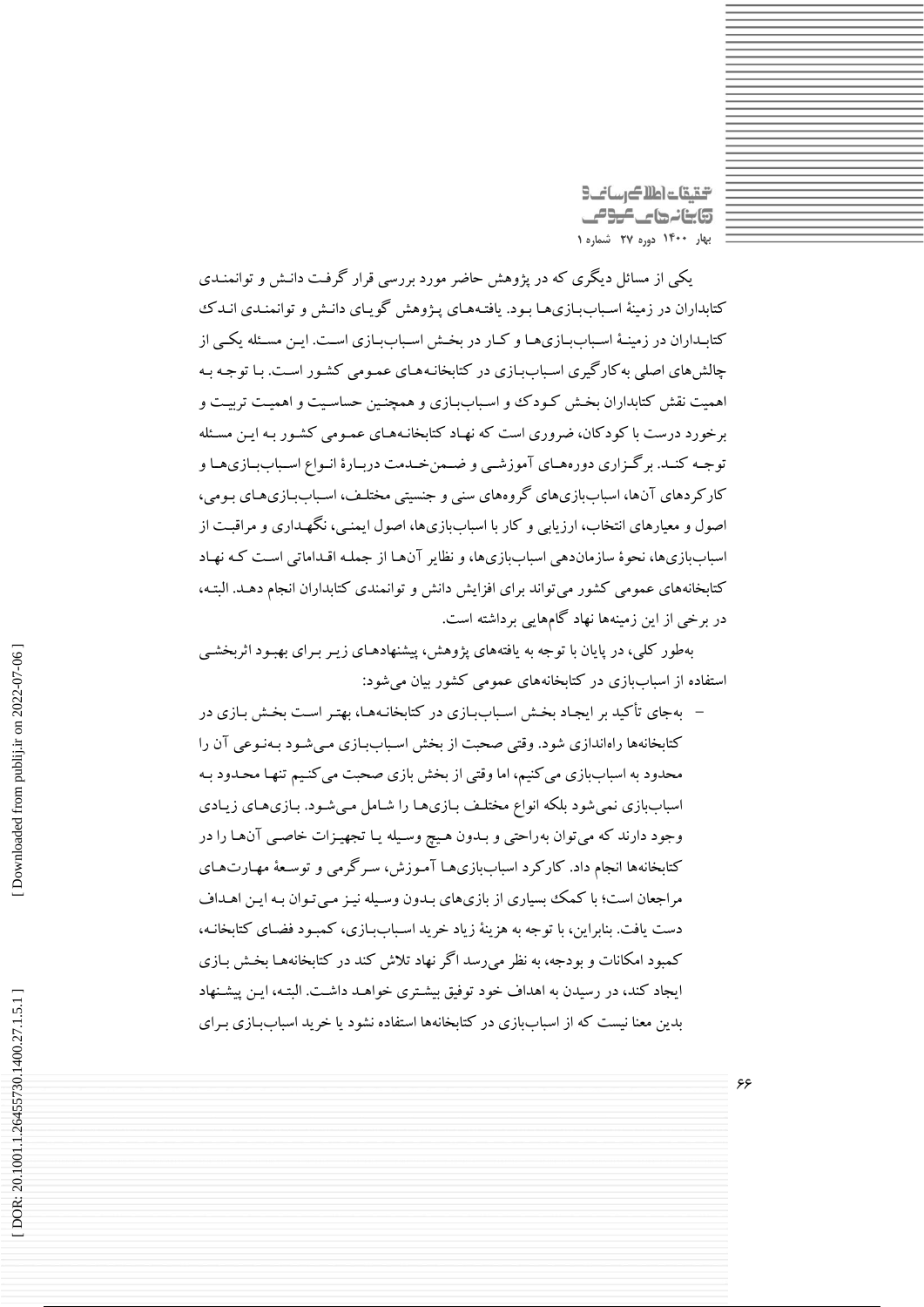التقيقات اطلاك رسانك @ينانههاي <del>كرو</del>مي **بررسی و ارزيابی وضعیت بهکارگیری اسباببازی در کتابخانههای عمومی کشور**

كتابخانهها متوقف شود، بلکمه منظمور ايمن اسمت كمه خمدمات ايمن بخمش تنهما بمه ارائمة اسباببازی محدود نشود.

- همان طور كه براي تهيه و خريد كتاب و نشريات خطمشي معينـي در كتابخانـههـا وجـود ÷ دارد، بايـد بـرای بخـش اسـباب[زی كتابخانـه نيـز خـطـمشـي دقيقـي بـا در نظـر گـرفتن ويژگيهای بومي كتابخانـههـا، تنـوع مراجعـان كتابخانـههـا، اصـول و معيارهـای انتخـاب اسباببازی و نظاير آنها تدوين شود. خريدهايي كه بـر پايـهٔ خـطـمشـي كتابخانـه باشـند تناسب بيشتری با نيازهای كتابخانه خواهند داشت.
- تهيه و تدوين دستورالعمل های دقيق برای بخش اسباببازی كتابخانههـا از مسـائل مهمـي ÷ است كه نهاد كتابخانههای عمومی كشور بايد به آن توجه كند. اين دسـتورالعمل هـا بايـد شامل مسائلي همچمون نحوة امانت دادن اسباببازیها، نحوة ثبت و سازماندهمي اسباببازیها، نحوهٔ وجین و از رده خارج كردن اسباببازیهای ازكارافتاده، ساعات كار بخش اسباببازی و مانند آنها باشد. تهيهٔ ايـن دسـتورالعملهـا باعـث شـفاف شـدن وظايف كتابداران و نيز ارائة بهتر خدمات ميشود.
- آموزش و توانمندسازی كتابداران بخش كودک و اسباببمازی از جملمه اقمدماتي اسمت كه برای ارائة خدمات بهتر در بخش اسباببازی بايمد انجمام شمود. بمرای ايمن منظمور، بمه مواردی كه در اين مقاله گفته شد بايد توجه شود.
- انعقاد تفاهمنامة همکاری ميان نهماد كتابخانمه همای عممومي كشمور و ديگمر سمازمان همای فعال در زمينهٔ اسباببازی ماننـد كـانون پـرورش فكـری كودكـان و نوجوانـان بـهمنظـور تبـادل تجربيـات و اسـتفاده از ظرفيـت آنهـا نيـز از جملـه كارهـايي اسـت كـه نهـاد كتابخانههای عمومي كشور ميتواند انجام دهد.
- در انتها، پيشنهاد ميشود با توجه به هزينة باالی خريد اسباببمازی و كمبودهمای فراوانمي كه در اين زمينه وجود دارد، نهاد كتابخانههای عمومی كشور بـا انجـام تبليغـات هدفمنـد تلاش كند از پتانسيل خيّران كشور برای تهيهٔ اسـباببازی بـرای كتابخانـههـا بـهويـژه در مناطق محروم استفاده كند.

البته، برخي از اين پيشنهادها مانند تدوين خطـمشـي مجموعـهسـازی بخـش اسـباببـازی، تــدوين دستورالعمل های بخش اسباببازی، و تبليغات هدفمند در راستای بهـرهگيـری از پتانسـيل خيّـران ميتوانند موضوعهای مناسبي برای پژوهشهای آتي در اين زمينه نيز باشند.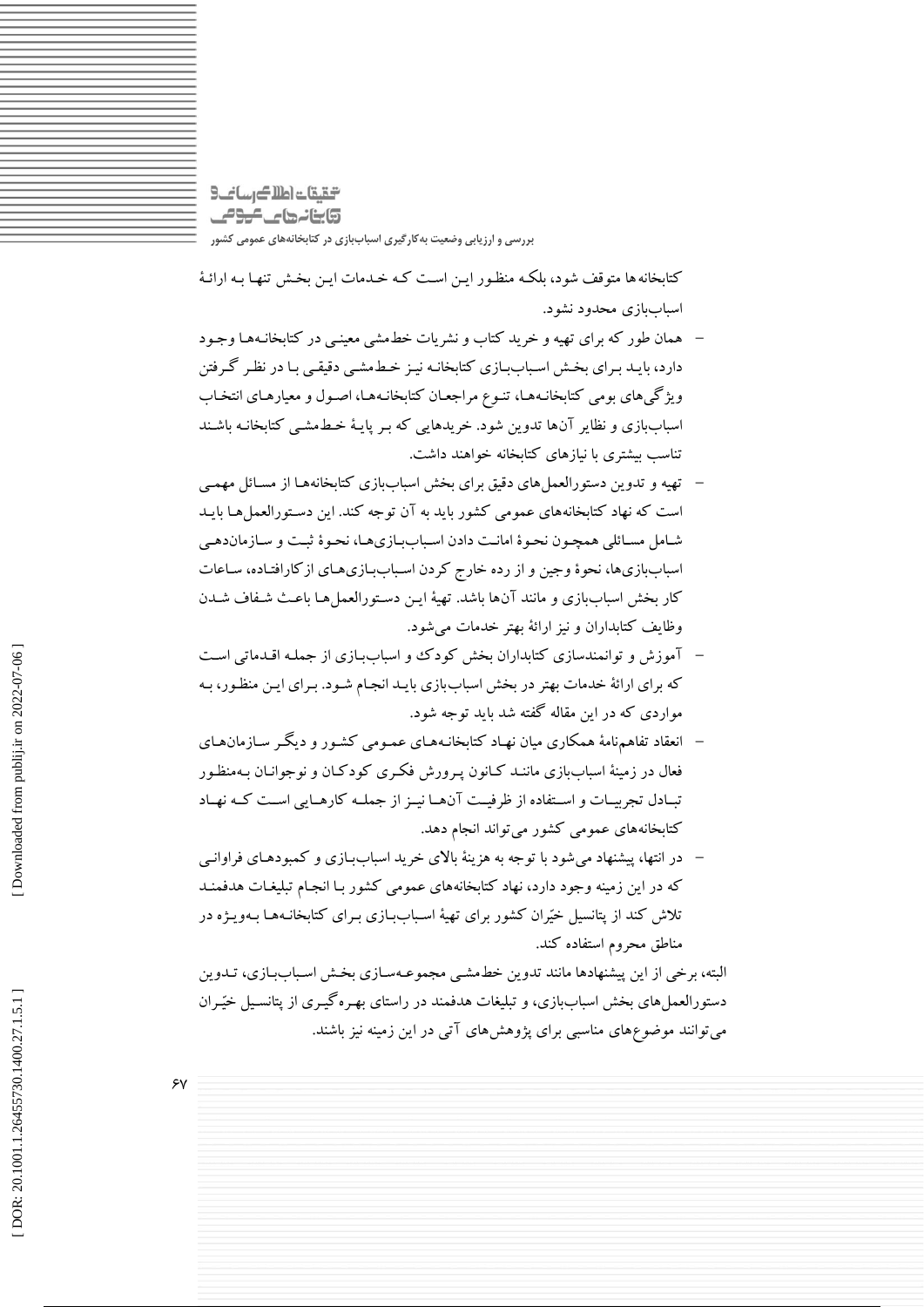التقات اطلاك رسانك وابنانهای کوکی **بهار 0011 دوره 72 شماره 0**

### **منابع**

احمدوند، محمدعلي (۱۳۸۷). *روان شناسي بازي*. دانشگاه پيام نور.

اسديان، فاطمه؛ ستوده، هاجر؛ و پورحسن، بهاره (١٣٨٩). كتابخانهٔ اسباببازی: نگاهی به تجارب جهـاني و پیشنهادی برای راهاندازی كتابخانهٔ ملی اسباببازی ایران *تحقیقات اطلاع رسانی و كتابخانههـای*<br>عم*ومی، ۱۶ (*۴)- ۲۹.<br>پدیداران مقدم، سیما (۱۳۹۱). *بررسی تأثیر برنامههای خانههای اسباببازی بـر خلاقیـت كودكـان ۳-۷* س*ال تهران* [پايانiامهٔ كارشناسي|رشد]. دانشگاه علامه طباطبايي. جلالي، سـارا ( ۱۳۹۰). مکـاني بـراي اشـتغال كودكـان! نگـاهي بـه تاريخچـه و علـل پيـدايش خانـههـاي سباببازی در ايران و جهان. *رشد آموزش پيشردبستاني، ۲ (۴*)، ۲۸–۲۹. عسکریزاده، قاسم (۱۳۹۰). *روانشناسی بازی*. امیر کبیر. مطهری، محمدرضا (۱۳۹۵). ر*اهنمای انتخاب اسباب بازی (با تأكید بر روان شناسی بازی)*. البرز. مهجور، سيامک رضا (١٣٩٧). *روان شناسي بازی.* نشر بهمن. نادعلي زاده، فردوس (١٣٩٨). نفش بازیهای عروسـکي در جـدب كود كـان بـه کتابخانـههـای عمـومی روستايي: مطالعة موردی طرح «عروسک دانا» . تحقيقات اطـلاعرسـاني و کتابخانـههـای عمـومي،<br>۱/۵/ ۹۵-۱۱۵.

#### **References**

- Ahmadvand, M. A. (2008). *Game Psychology*. Payame Noor University. (*in Persian* )
- Asadian F., Sotudeh, H., & Pourhassan, B. (2011). Toy Library: World experiences and suggestion for establishment of national toy library in Iran. *Research on Information Science & Public Libraries*, *16*(4), 5 -29. (*in Persian* )

Askarizade, G. (2011). Game Psychology. Amirkabir. (*in Persian* )

Blakemore, J. E. O., & Centers, R. E. (2005). Characteristics of boys' and girls' toys. *Sex roles* , *53*(9), 619 -633.

Jackson, S. C., Robey, L., Watjus, M., & Chadwick, E. (1991). Play for all Children: The Toy Library Solution. *Childhood Education*, *68*(1), 27 –31.

Jalali, S. (2011). A place for children to work! A look at the history and causes of the emergence of toy houses in Iran and the world. *Growth of Preschool Education*, *2*(4), 28 -29. (*in Persian* )

Kapellaka, U. (1992). Toy libraries: Learning through play with toys*. International Journal of Early Childhood*, *24*(2), 53 –56.

Lindsey, J. M., Lindsey, k, Llanos, M. D., & Eneh, A. (2018). Video games: Attracting the Nex -Gen Patron. *IFLA WLIC 2018*, Kuala Lumpur, 1 -8.

Mahjoor, S. R. (2018). *Game Psychology*. Bahman Publishing House. (*in Persian* )

Makens, K. (2007). Gaming in libraries 2.0. *Young Adult Library Services*, *5*(4), 27 - 44.

DOR: 20.1001.1.26455730.1400.27.1.5.1